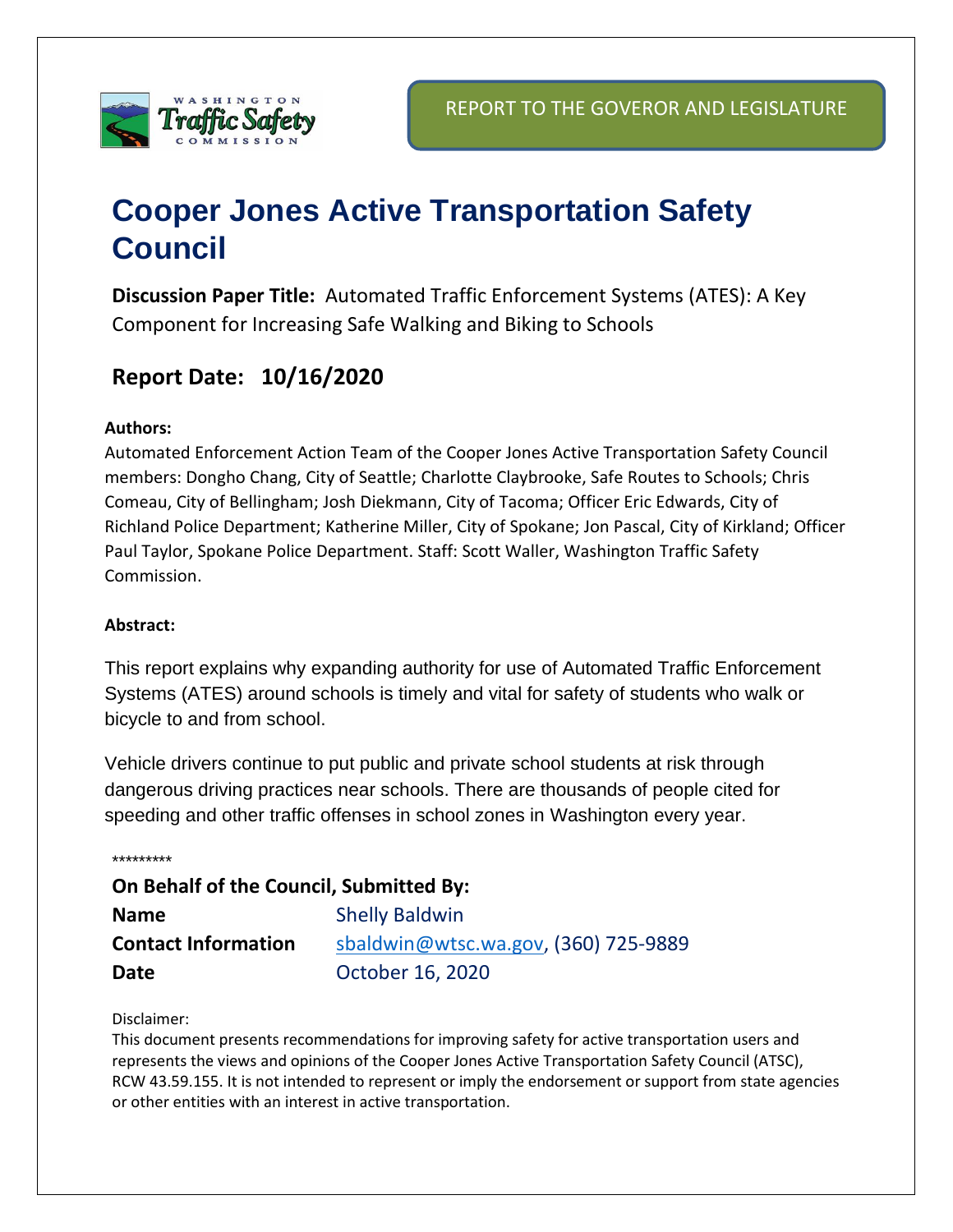# **Automated Traffic Enforcement Systems (ATES): A Key Component for Increasing Safe Walking and Biking to Schools**

**Prepared by**

**Cooper Jones Active Transportation Safety Council**

**For**

**Washington State Legislature**

**October 16, 2020**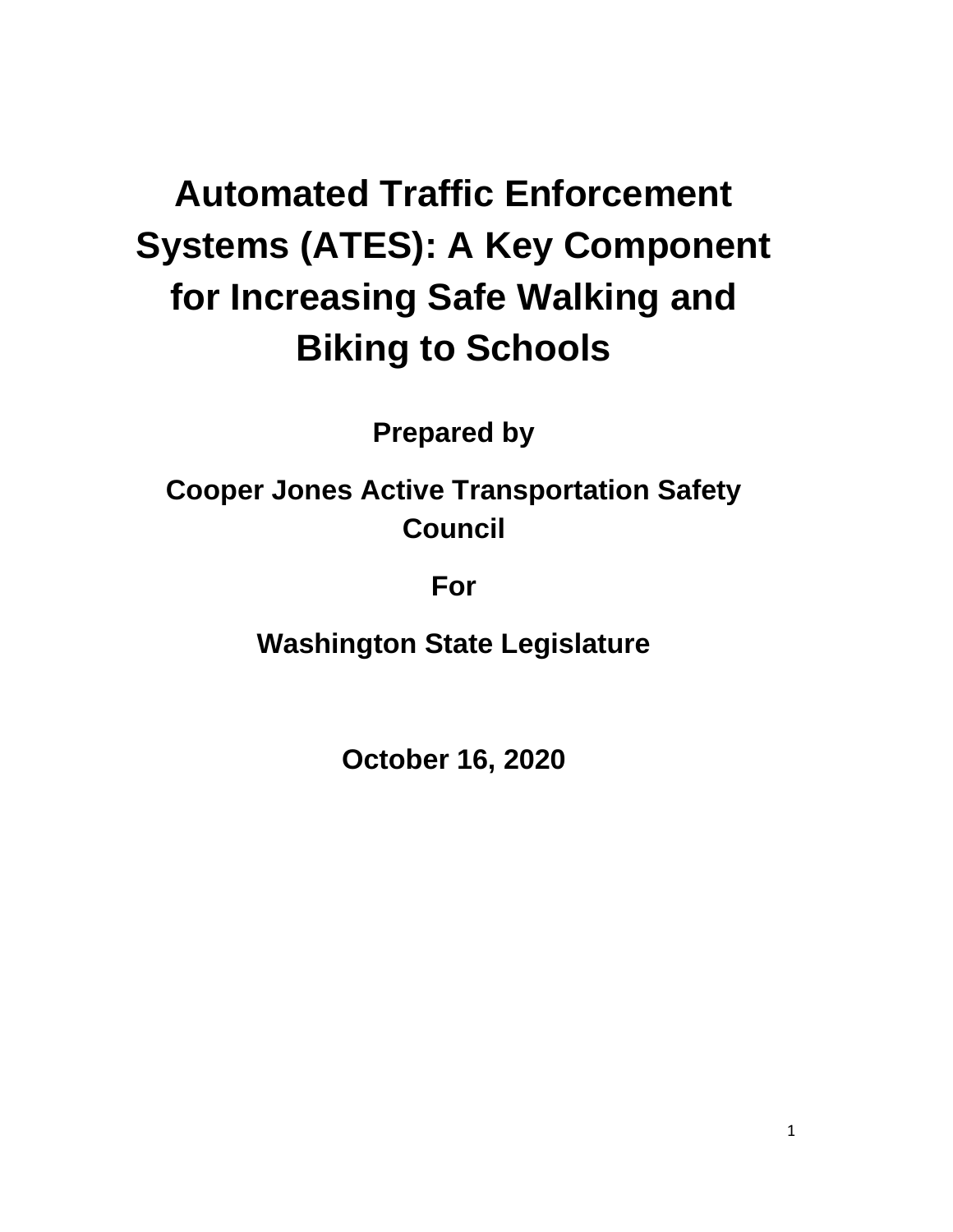## **Table of Contents**

| <b>Topic</b>                                                                                                | Page |
|-------------------------------------------------------------------------------------------------------------|------|
| Introduction – Purpose of this Discussion Paper<br>L.                                                       | 3    |
| <b>Advantages of Automated Traffic Enforcement</b><br>н.<br><b>Systems (ATES)</b>                           | 13   |
| III. Concerns About ATES                                                                                    | 14   |
| IV. Implementation of ATES in Washington – Already<br>Here, Already Working, Already Showing Benefits       | 16   |
| <b>Sources and References</b>                                                                               | 24   |
| Appendix 1 – RCWs and WACs Which Would Need to be<br>Changed to Expand Usage of ATES in School Walk Areas   | 26   |
| <b>Appendix 2 – Existing Requirements for ATES in</b><br>RCW 46.63.170 - Automated Traffic Safety Cameras   | 27   |
| Appendix 3 – Examples of Projects that Could Be Funded<br>Under Each of the Authorized Categories on Page 8 | 29   |
| Appendix 4 – Current Membership of the Cooper Jones<br><b>Active Transportation Safety Council (ATSC)</b>   | 31   |
| <b>Legal Protections for the Cooper Jones Active</b><br><b>Transportation Safety Council (ATSC)</b>         | 32   |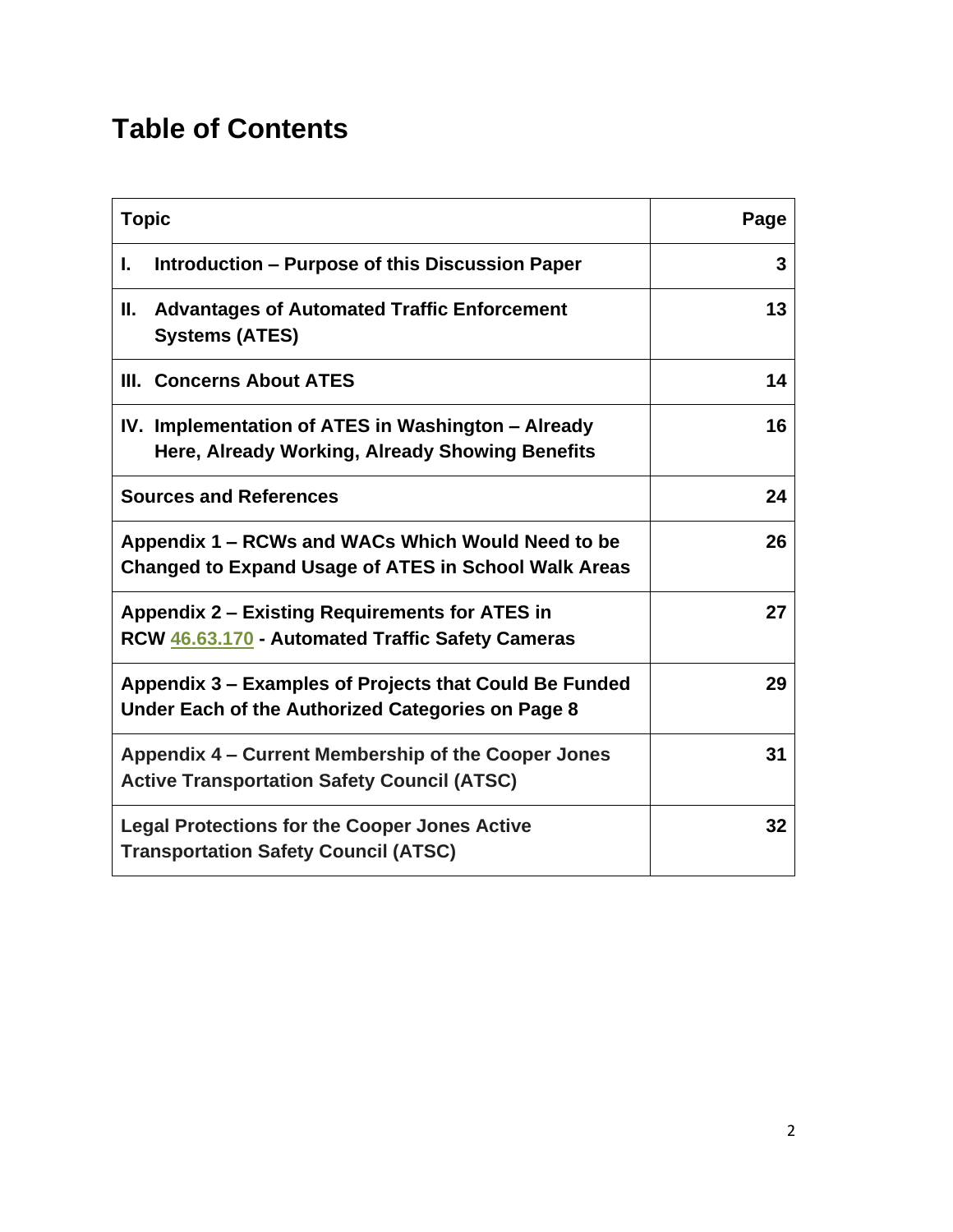### **I. Introduction – Purpose of this Discussion Paper**

This report explains why expanding authority for use of Automated Traffic Enforcement Systems (ATES) around schools is timely and vital for the safety of students who walk or bicycle to and from school.

Drivers continue to put public and private school students at risk through dangerous driving practices near schools. There are thousands of people cited for speeding and other traffic offenses in school zones in Washington every year.<sup>1</sup>

A few key considerations regarding expanded authorization for use of ATES:

- The students most at risk are those who are walking and/or bicycling to school.
- Increasing walking and bicycling to and from school is a goal of Governor Jay Inslee to improve student health.
- Implementation of ATES in 14 school zones in the City of Seattle reduced overall vehicle operating speeds in school zones, the number of vehicle crashes, and virtually eliminated crashes involving vehicles and walkers or bicyclists.
- Speeding violations captured on ATES are treated like parking violations and are not reflected on the vehicle owner's official state driving record, meaning their insurance rates are unaffected.

ATES is an educational and enforcement tool aimed at changing driver behavior and reducing traffic speeds, thereby decreasing the number and the severity of collisions. ATES enforces the law universally for all drivers and allows police officers more time for other crime prevention activities.

Although effective, ATES is an after-the-fact intervention that holds drivers accountable for driving dangerously. It would be preferable to have drivers not drive dangerously in the first place.

<sup>1</sup> Law enforcement agencies that demonstrate school zone enforcement efforts can apply to Washington Traffic Safety Commission to access funds from the School Zone Safety Account for equipment (e.g. radar and LIDAR) to increase the effectiveness of their school zone enforcement. The 30 applicant agencies issued a total of 3,200 citations for traffic safety violations in school zones in 2018-19. Annually, only about 11 percent of the 260 law enforcement agencies in the state applies for this funding.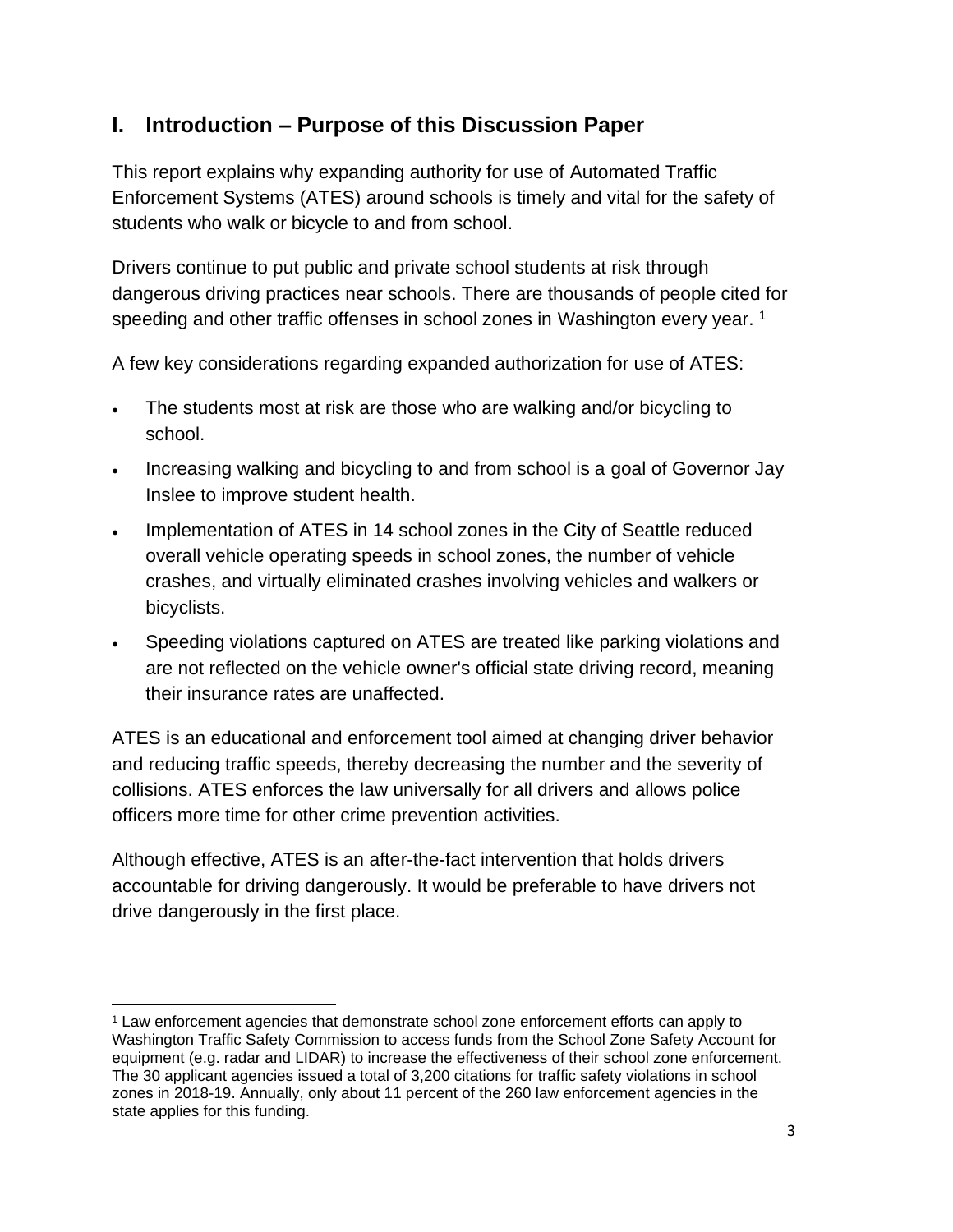This can be accomplished in a number of ways. For "green field" development where structures will be built on undeveloped land - one of the best ways to avoid speeding is for local jurisdictions to require developments to build new streets that maximize safety for walkers/pedestrians, bicyclists, and other active transportation users and to reduce the potential for speeding.

In areas that are already developed – the existing "built" environment – it may be necessary to incorporate physical changes to roadways, such as traffic calming measures, to make permanent the speed changes caused by ATES. Decisions regarding which interventions are implemented need to be based on professional traffic analysis that considers the roadway's context and the constraints of the built environment. For example, interventions to make permanent speed reductions on residential streets will differ from those needed on arterial roads. Once the speed reductions have been made permanent, the ATES installations can be moved to another roadway in the school walk area to reduce vehicle operating speeds.

#### **Who is making the recommendations for the expansion of automated enforcement technologies?**

In 2019 the Washington State Legislature passed Substitute Senate Bill 5710, creating the Cooper Jones Active Transportation Safety Council (ATSC).

The purpose of the ATSC is to review and analyze data to identify patterns and programs related to fatalities and serious injuries involving people who walk, ride bicycles, or use other forms of active transportation, and to identify points at which the transportation system can be improved, including privately owned areas of the system (e.g., parking lots).

The council may also:

- (a) Monitor progress on implementation of existing recommendations from the Pedestrian Safety Advisory Council and Cooper Jones Bicyclist Safety Advisory Council. (Both groups ended on June 30, 2019).
- (b) Seek opportunities to expand consideration and implementation of the principles of systematic safety, including areas where data collection may need improvement.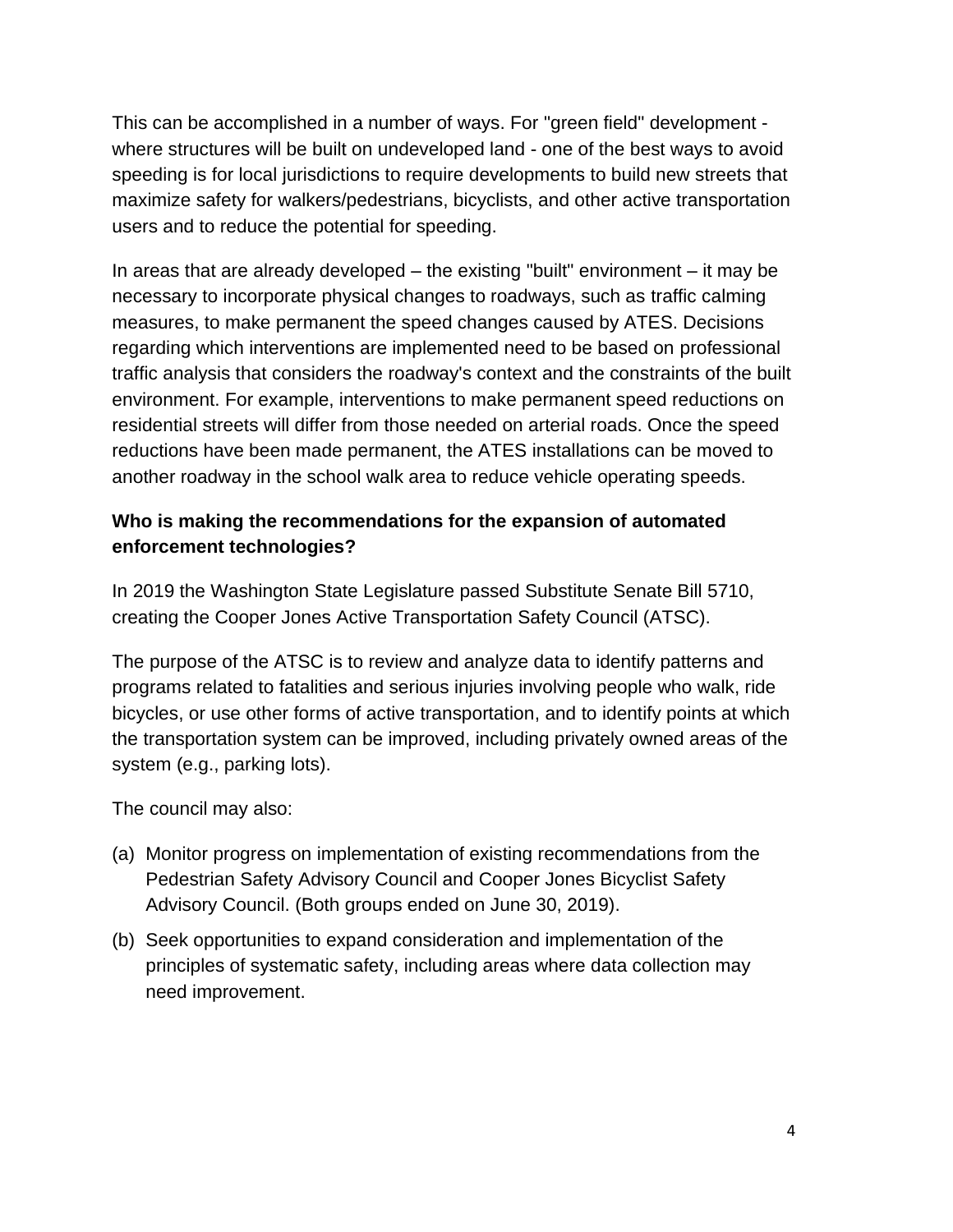**What is the recommendation from the ATSC for expanding use of automated enforcement technologies?**

#### **A. Expand authorization for Automated Traffic Enforcement Systems (ATES) to operate on all roads in school walk areas.**

There are three components of this recommendation.

- 1. Change RCW 46.63.170 to allow placement of ATES on any roadway identified in a school's walk area (RCW 28A.160.160). This would be an extension of an existing authority supported by state law. Currently, placement is limited to officially designated school zones.
- 2. According to their local needs, allow local jurisdictions to set the operating times and days for ATES in school walk areas. Schools frequently serve as community resources throughout the day, where residents go for childcare, sports, community gatherings and meetings, and recreational opportunities. This means that the need for speed control cannot be concentrated only on the school delay. Moreover, each local jurisdiction implementing ATES under this expanded authority should consider that children are present each day  $-$  and throughout the day  $-$  on or near the roadways in school walk areas.
- 3. Change two Washington Administrative Codes *WAC 392-141-340 - Determination of the walk area, and WAC 392-151-025 – Route Plans* – that guide how school districts develop and design resources to promote students walking or bicycling to school.

*WAC 392-141-340 - Determination of the walk area* could be clarified to require: 1) reporting on the implementation of school walk areas from all districts as a part of their annual student transportation report and charter schools; 2) preparation of an annual report by the Office of Superintendent of Public Instruction regarding the district and charter information regarding school walk area implementation; and, 3) identification of ATES funds and funds from the School Zone Safety Account as sources that can help districts and charter school pay for the costs of developing, updating, and promoting school walk areas.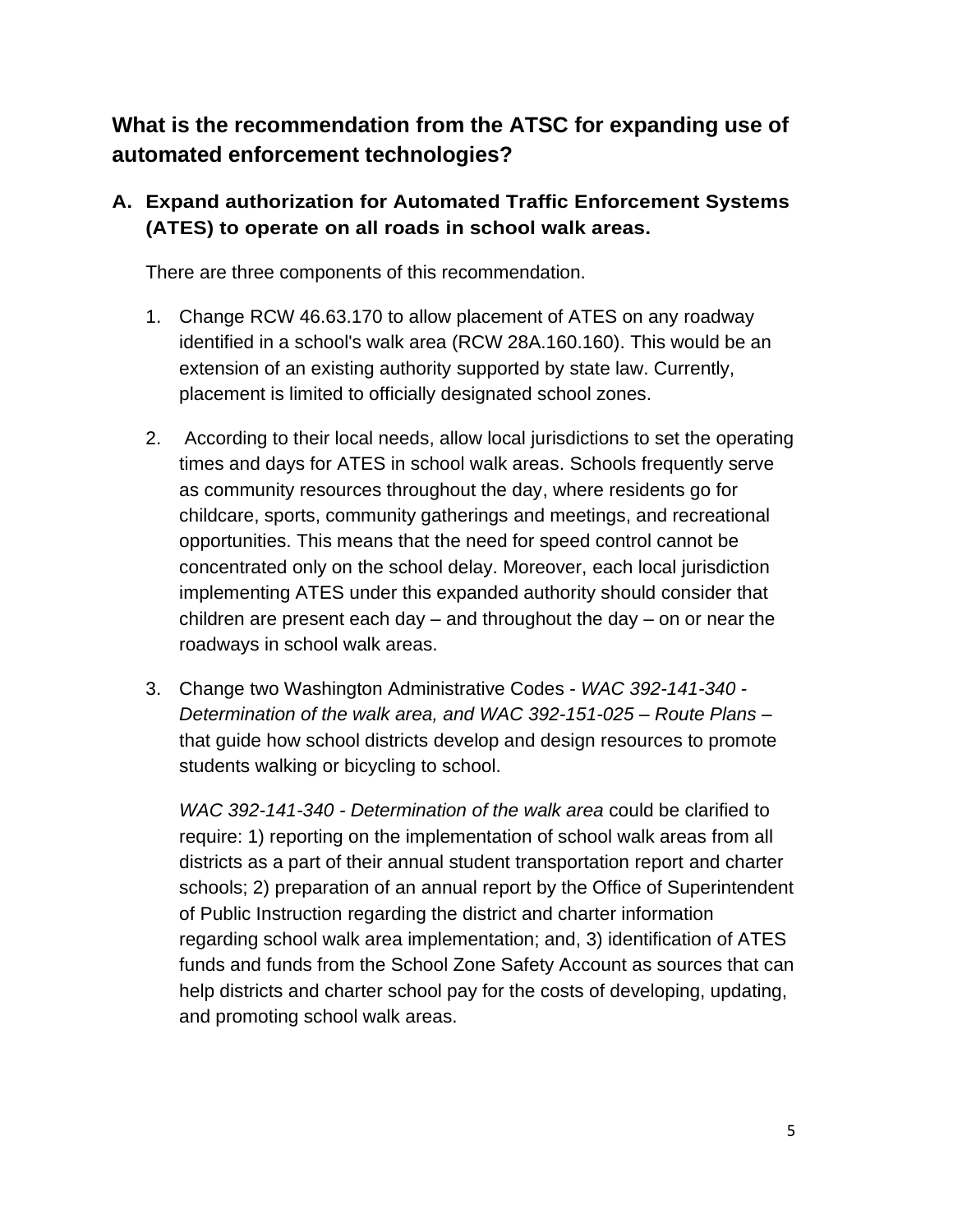The WAC currently states that each "…district or charter school shall determine the walk area for each school building or learning center where students are enrolled, attend class, and transportation is provided."

School districts are required to develop and have available school walk area maps and other informational materials about school walk areas following the publication of the final WAC rule in 2015. Most school districts attempt to keep their school walk area maps current.. The amount of coordination with local planning and engineering departments that can implement improvements to physical roadways also varies. Specific counts about which districts are doing what with regard to school walk areas are lacking because there is currently no central source for that information. Most of the information available currently about school walk areas is anecdotal and experiential and does not involve city planners and engineers.

*WAC 392-151-025 – Route Plans* could be changed to require identification and promotion of recommended walk and ride routes for all district or charter schools, rather than the currently limited focus on elementary students. Each school's route plan would then need to be based on considerations of traffic patterns, existing traffic controls, and other crossing protection aids such as school patrols. This WAC also requires that the walking route plans are to be distributed to all students.

#### **B. Vehicle speed is the primary threat to the safety of children walking or bicycling to and from school.**

Children – and even adults – sometimes make bad decisions. Crossing a road in unsafe conditions

could be an example of a bad decision, but that one bad decision should not cost them their life.

A 1997 study by *Anderson, R, et al.*, demonstrated a 90 percent survival rate



when a walker is hit by  $Anderson, R., Mclean, A., Farmer, M., Lee, B., & Brooks, C., 1997.$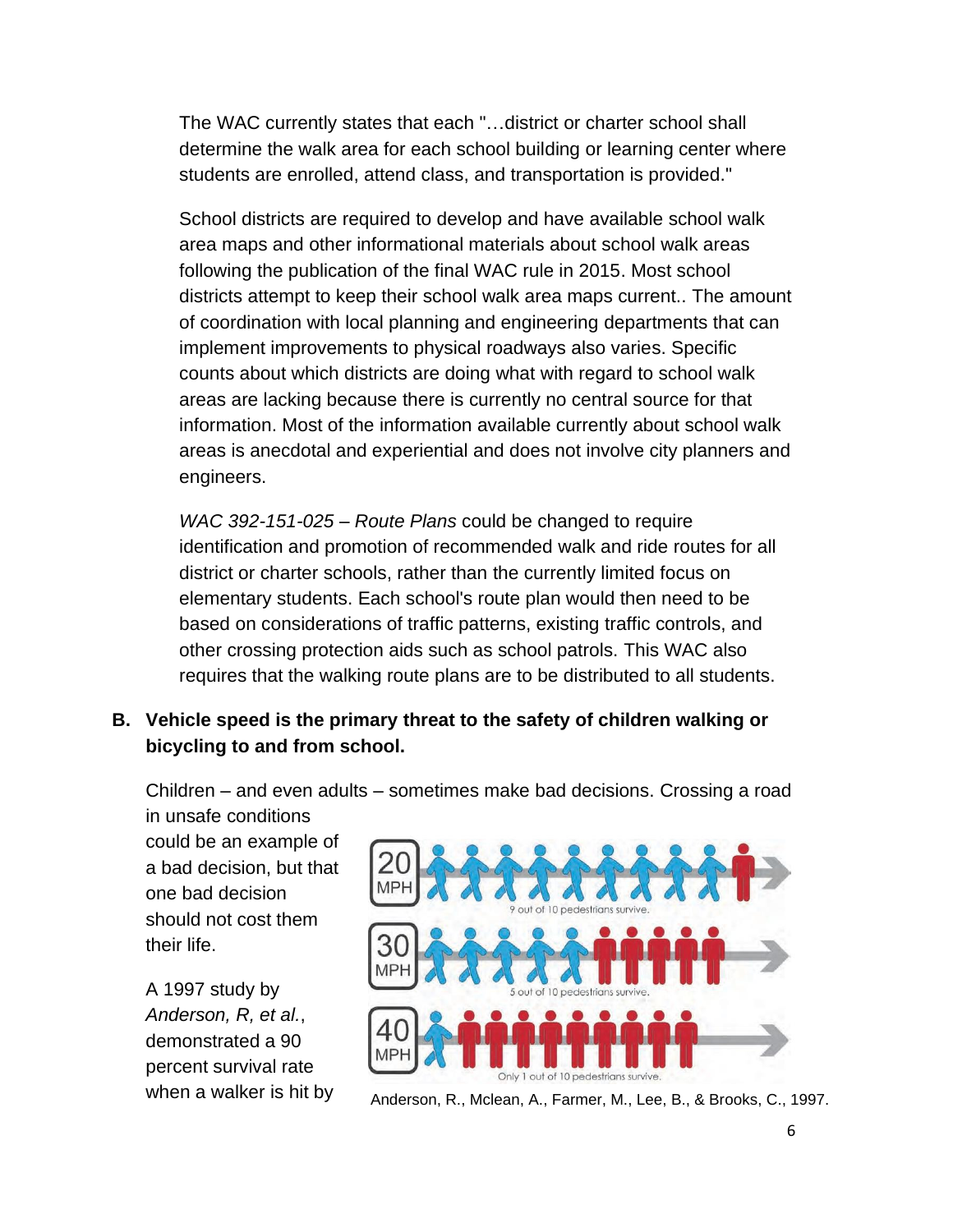a vehicle traveling at 20 miles per hour, compared to a 50 percent survival rate if a walker is hit at 30 miles per hour. ATES in school zones is intended to reduce the speed of vehicles to reduce the possibility of a collision and the severity of injuries if there is a collision.

The effect of the disproportionality of size and speed between a child and a moving vehicle is extremely important to understand. The reason for the difference in lethality is that there is a doubling of destructive energy at impact with a vehicle traveling 30 mph compared with a vehicle traveling at 20 mph. The larger the vehicle traveling at that same 30 mph, the more destructive energy is brought to a crash between a walker/pedestrian and a vehicle.

Drivers are frequently traveling at 30 mph or more through official school zones and on roads within the school walk area where children are walking and bicycling to school. There are thousands of citations issued each year for this offense. Speeds averaging 30 mph or more are commonplace on streets within school walk areas and place children walking and bicycling to school at risk. A recent speed study for the City of Olympia showed that speeds averaged more than 32 mph on five of seven streets near one of the city's middle schools. One of the streets had an average speed of 36 mph in a 25 mph zone.

Getting drivers to slow down is not easy. Posting a lower speed limit sign alone can result in a small change of vehicle operating speeds but is only one step in achieving the desired operating speed *(Hu, W, and Cicchino, F, 2018).*

#### **B. Protecting student's journeys to and from school has long been a priority in Washington.**

For nearly 70 years, Washington has had specific laws regulating speeds of vehicles near schools and playgrounds. The Legislature first took action to protect children's safety walking or bicycling to and from schools and playgrounds in 1951. At that point, a 20 mph speed limit zone was created for drivers of vehicles passing any marked public school or playground crosswalk when such marked crosswalk is fully posted with standard portable school or speed control signs."

Concerning school and playground speed zones, the Legislature went on to say, "... the crosswalk shall extend three hundred feet in either direction from the marked crosswalk." The Legislature again showed its concern over the safety of children walking or bicycling to school while sharing roadways with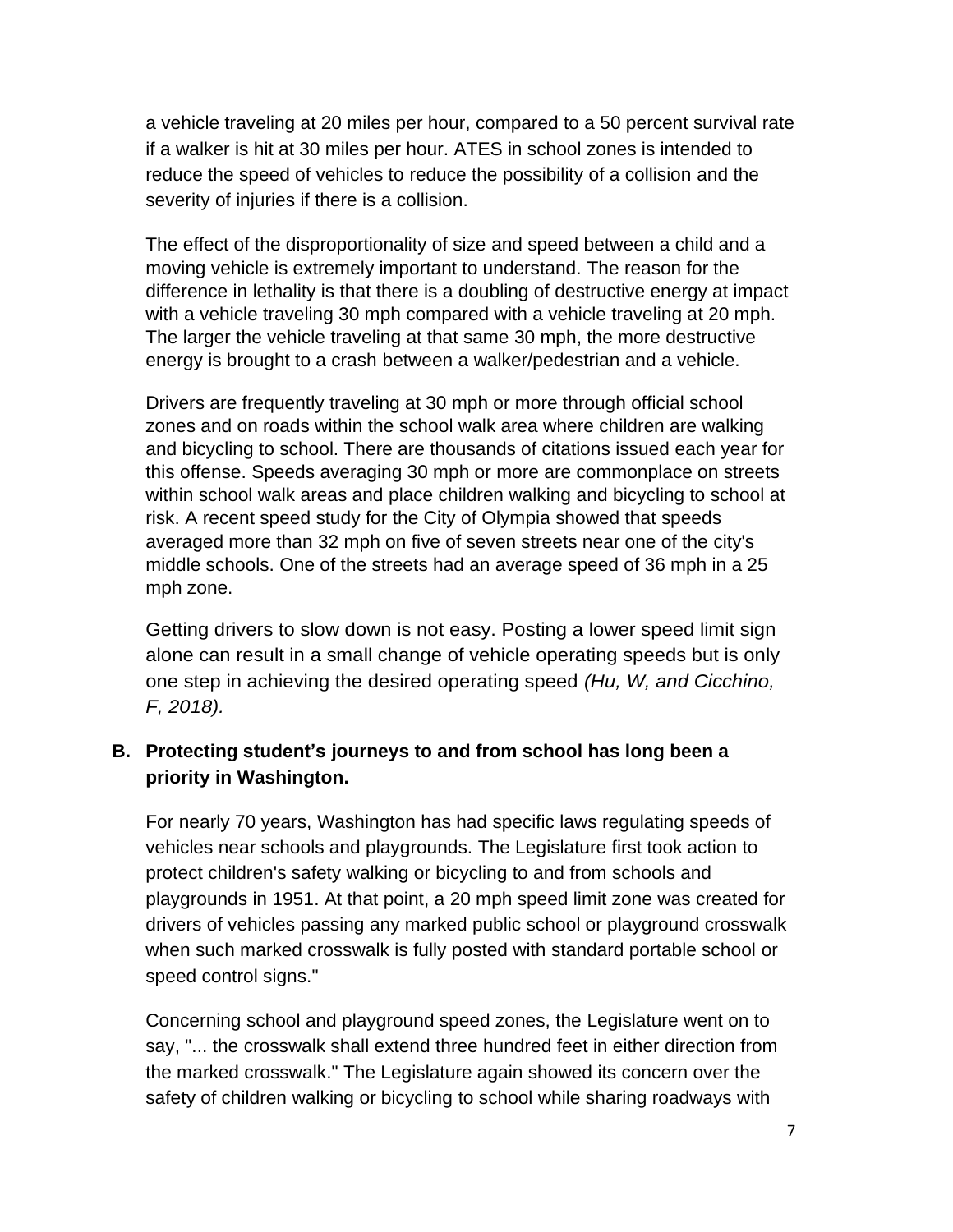vehicles in 1971 when they required standardized signs to identify school or playground crosswalks, and in 1996 when they doubled the fine for violations in school or playground crosswalk safety zone and established the school zone safety account.

Current law allows for the establishment of 20 mph speed zones in two instances:

- [RCW 46.61.440](https://app.leg.wa.gov/rcw/default.aspx?cite=46.61.440) (1) establishes a 20 mph speed zone at a marked school or playground crosswalk when the marked crosswalk is posted with standard school speed limit or playground speed limit signing.
- [RCW 46.61.440](https://app.leg.wa.gov/rcw/default.aspx?cite=46.61.440) (2) allows a county or incorporated city or town to establish a 20 mph speed zone on a roadway bordering a marked school or playground. The speed zone may only include area consistent with active school or playground use. A marked crosswalk is not necessary to establish a 20 mph speed zone under RCW 46.61.440(2).

Where school crosswalks serve an elementary school, the law also instructs that the engineering and design of the 20 mph school zone should consider the school's Walk Route Plan. The Superintendent of Public Instruction limits the number of school crossings and allows only one entrance-exit from each block to and from the school.

By creating school safety zones and authorizing the use of automated traffic enforcement systems in those school safety zones, the Legislature has saved lives and reduced serious injuries through its decisions to control speeds in areas where children walk or ride bikes. Twenty-three children younger than age 17 died in walker/vehicle crashes between 2014 - 2018, but only one of those occurred in a school safety zone during school hours. Similarly, there were 242 children younger than age 17 seriously injured in collisions between walkers and vehicles during that same time period. Still, only five occurred in designated school safety zones during school hours.

According to the Washington State Student Travel Report (2020), fewer than 12 percent of elementary and middle school students in Washington reported walking or bicycling to school in 2019. That is a 50 percent drop from the same measurement in 2016.

• Children who lived within one mile of school were more likely to walk or bike to school than children who lived one mile or more from school, with 36.1 percent walking and 2.1 percent biking to school.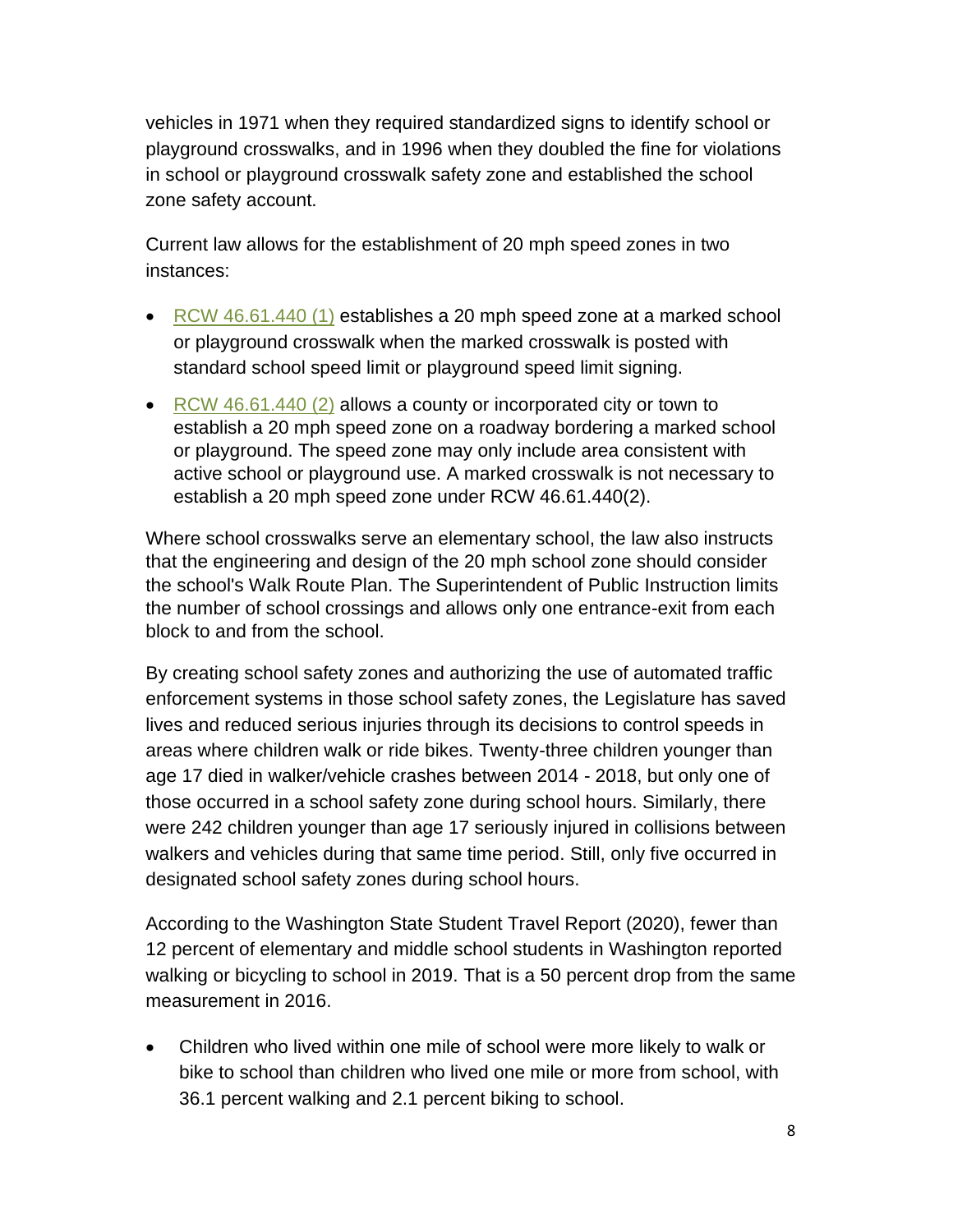- Among schools with a lower relative income, 14.3 percent of children walked to school in 2019, compared with 8.8 percent of children in schools with a higher relative income. Both figures are down from 2016, where 17.4 percent of students from lower-income schools and 14.9 percent of students from higher-income schools walked from home to school.
- A greater percentage of students who lived in urban areas reportedly walked to school, compared with students who lived in non-urban areas



As schools start to open again, it is likely that student transportation provided by school districts will change to provide social distanced transportation. This will most likely result in fewer available seats seats for bus riders. Students walking and riding bicycles will likely become a more important component of the student transportation mix. And it will be necessary for the Legislature to further ensure the safety of these children.

Having students walk or ride bicycles to school is an excellent way for them to get the recommended 60 minutes of daily activity described in Washington Governor Jay Inslee's Healthiest Next Generation Initiative. The initiative was launched in 2014, and in its first report, identified a recommendation to implement complete streets strategies statewide to allow people of all ages and abilities the opportunity to move safely along a street." The report defined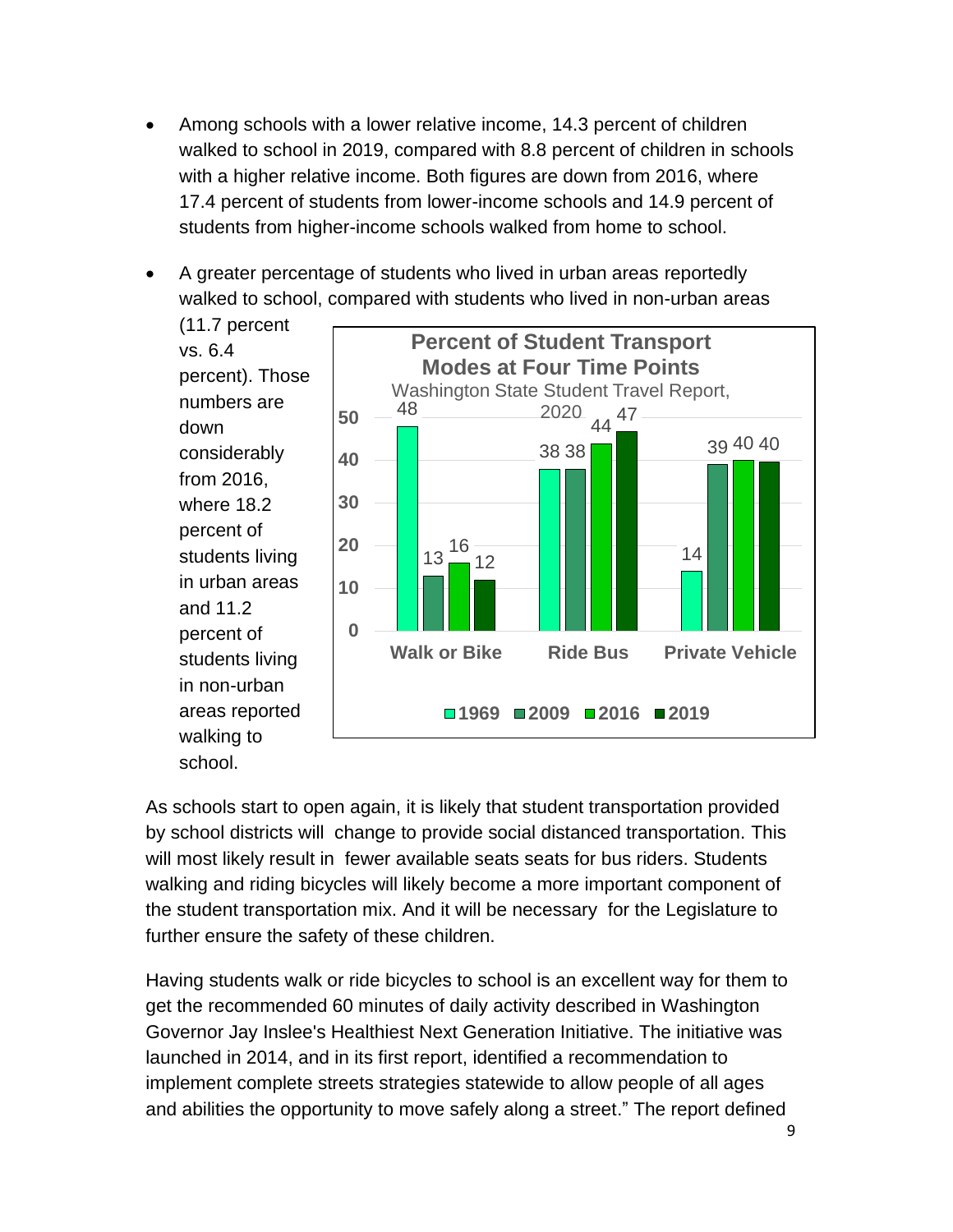complete streets as containing, sidewalks, bike lanes, bus shelters, pedestrian signals, median islands and more."

The safety of children walking or bicycling to school is the main concern among parents. Automated traffic enforcement systems within the school walk areas can increase the sense of safety and potentially contribute to an increase in walking and bicycling to school, especially for those children living within one mile of their school.

#### **C. Designate specific uses for revenuesfrom ATES.**

In changing RCW 46.63.170, the Legislature should stipulate that revenues generated from the operation of ATES can only be used to support improvements that make walking or biking to school safer for children, including:

- 1) Support of enforcement of traffic laws in school walk areas.
- 2) Changes in physical infrastructure to improve safety for walking and biking students.
- 3) Implement safety improvements such as school crossing patrols and increased signage and warning beacons, including identification of school walk areas and maintenance of school walk area maps and materials.
- 4) Provide education to improve safety for students walking and biking and for parents/guardians to ensure instruction about safe walking and bicycling is supported at home.
- 5) Changes to improve accessibility to walking and biking for students with mobility, sight, or other disabilities.

Details of the types of investments associated with each of these categories are available in Appendix 3, Page 27.

#### **D. ATES reduces the speed of vehicles – the number one threat for walkers and bicyclists.**

The speed at which drivers travel must be a focus in creating a road environment where people are not killed or seriously injured. Slowing vehicles down increases the chances for lesser injuries if a crash does occur. Additionally, when drivers slowdown,theyhave more time to pay attention to what is going on around them.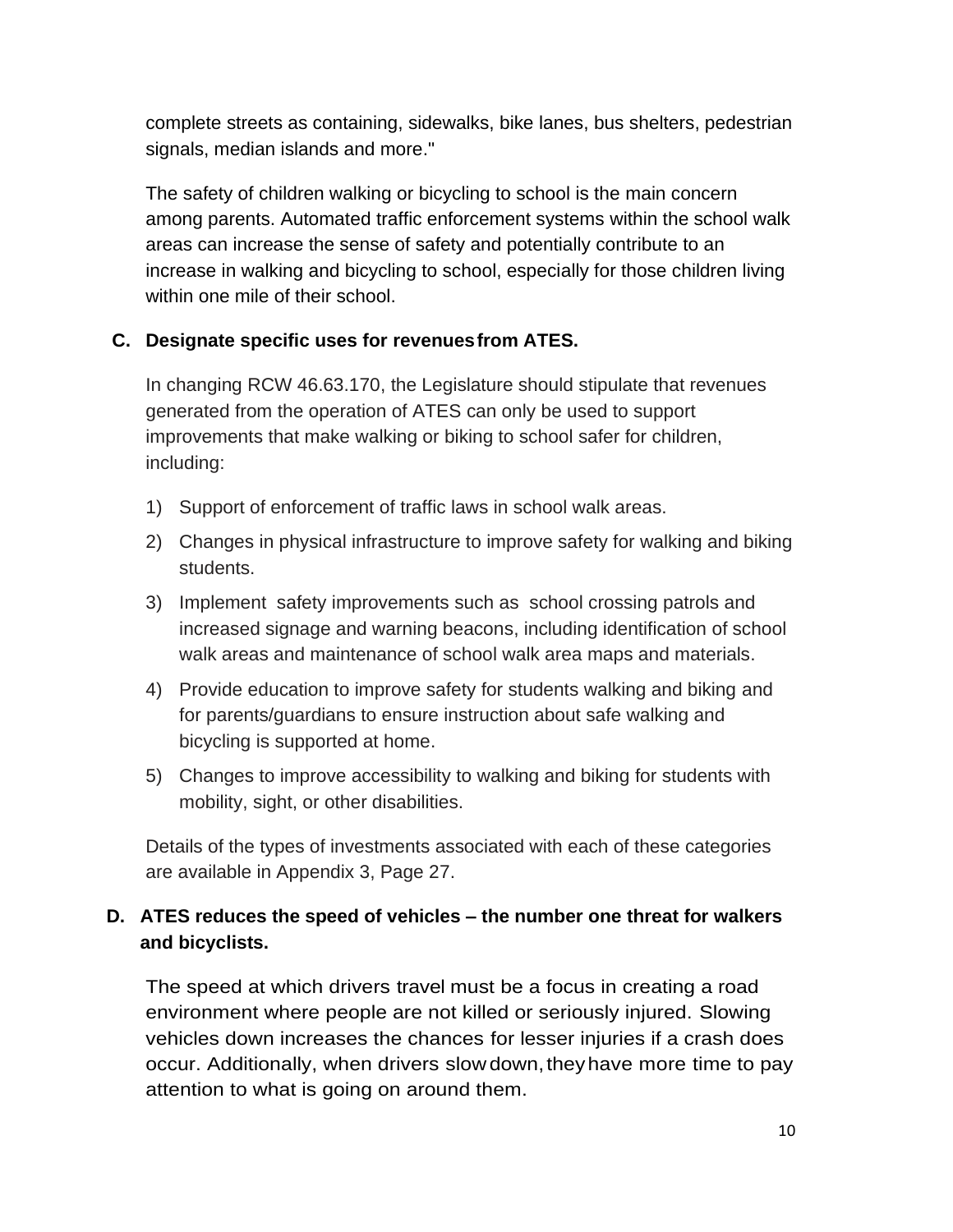Automated traffic enforcement has demonstrated success at reducing speeds. Once speeds are reduced, the physical environment for roadways can be changed, and the reduced speeds made permanent. At that point, the automated traffic enforcement systems can be moved to other locations where they can be used to reduce operating speeds.

#### **City of Seattle ATES Case Study**

The City of Seattle has demonstrated a reduction in vehicles operating speeds and crashes near the schools where they operate their 14 ATES devices. As shown in the following graphic, there has been a reduction in the number of speeding violations issued from the automated traffic enforcement systems over time. This reduction corresponds to a gradual decrease in speed (miles per hour) per month overtime over the 26 mph trigger speed" as drivers adjust their speed because of automated traffic enforcement.



Provided by Seattle Police Department

A speed reduction analysis was completed in March 2019 by American Traffic Solutions (ATS), the vendor who supplies and operates Seattle's ATES equipment. Two key measures of success were reported: vehicle speed changes and recidivism rate. Based on these four school zones (eight ATES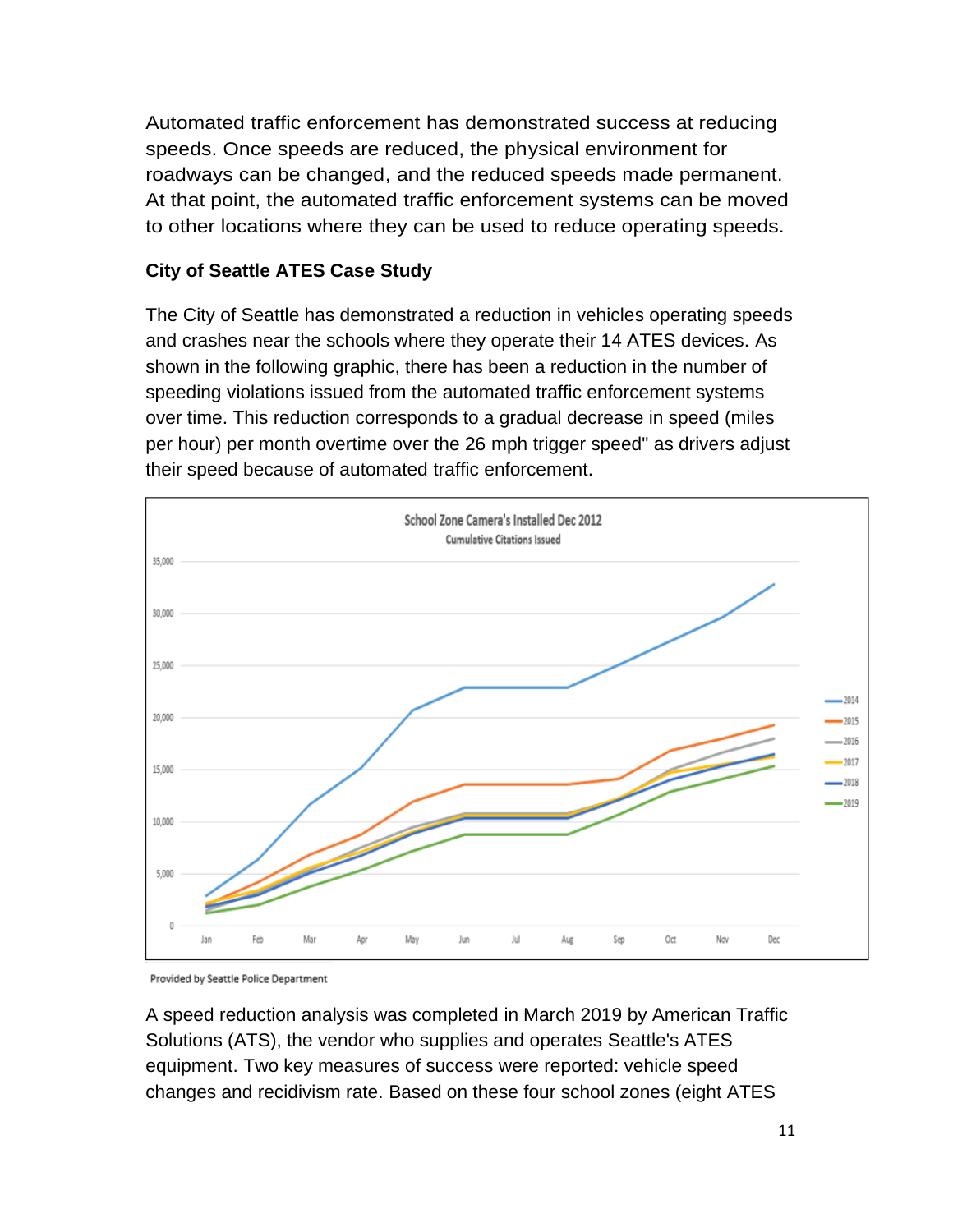cameras in total) since December of 2013, the total number of citations issued has decreased from 47,348 in 2012 to 16,536 in 2018. This is an overall decrease of 30,812 citations – or a 65 percent reduction - since 2013. *(Seattle Department of Transportation, 2019).*

#### **Montgomery County, Maryland ATES Case Study**

As shown in a 2015 study by the Insurance Institute for Highway Safety (IIHS) from ATES in Montgomery County, Md., as of 2014, the county had 56 fixed ATES cameras, 30 portable ATES cameras, and six mobile speed vans. The ATES cameras are used in school zones and on residential streets with speed limits of 35 mph or less. IIHS found that during the program's first year, the proportion of drivers traveling at least 10 mph over the speed limit had declined on streets with ATES cameras. In 2014 researchers found that camera programs' use resulted in a 59 percent reduction in the likelihood of a driver exceeding the speed limit by more than 10 mph, compared with similar roads in two nearby Virginia counties that do not have ATES cameras. The researchers also looked at crashes on camera-eligible roads in Montgomery County and compared them to other similar roads in Virginia. They found that the camera program resulted in a 19 percent reduction in the likelihood that a crash would involve a fatality or an incapacitating injury, as reported by a police officer on the scene. *(Insurance Institute for Highway Safety, 2015).*

#### **City of Bellevue Case Study**

Although not specifically about ATES, a 2019 study called *["Video-based](https://bellevuewa.gov/city-news/traffic-cam-monitoring-study)  [Network-wide Conflict and Speed Analysis to Support Vision Zero in Bellevue](https://bellevuewa.gov/city-news/traffic-cam-monitoring-study) [\(WA\) United States"](https://bellevuewa.gov/city-news/traffic-cam-monitoring-study)* demonstrates how frequently near-miss conflicts between vehicles and walkers/pedestrians and bicyclists occur.

The study analyzed some 4,500 hours of video footage taken by 360-degree video cameras across 40 intersections, taking in more than 8 million road users and observing some 20,000 near-misses in the City of Bellevue. The city adopted its Vision Zero policy in 2015, and video analytics is part of that effort, say officials.

Cyclists in Bellevue were 10 times more likely to be involved in a traffic conflict than motorists at several key intersections. The study found that 10 percent of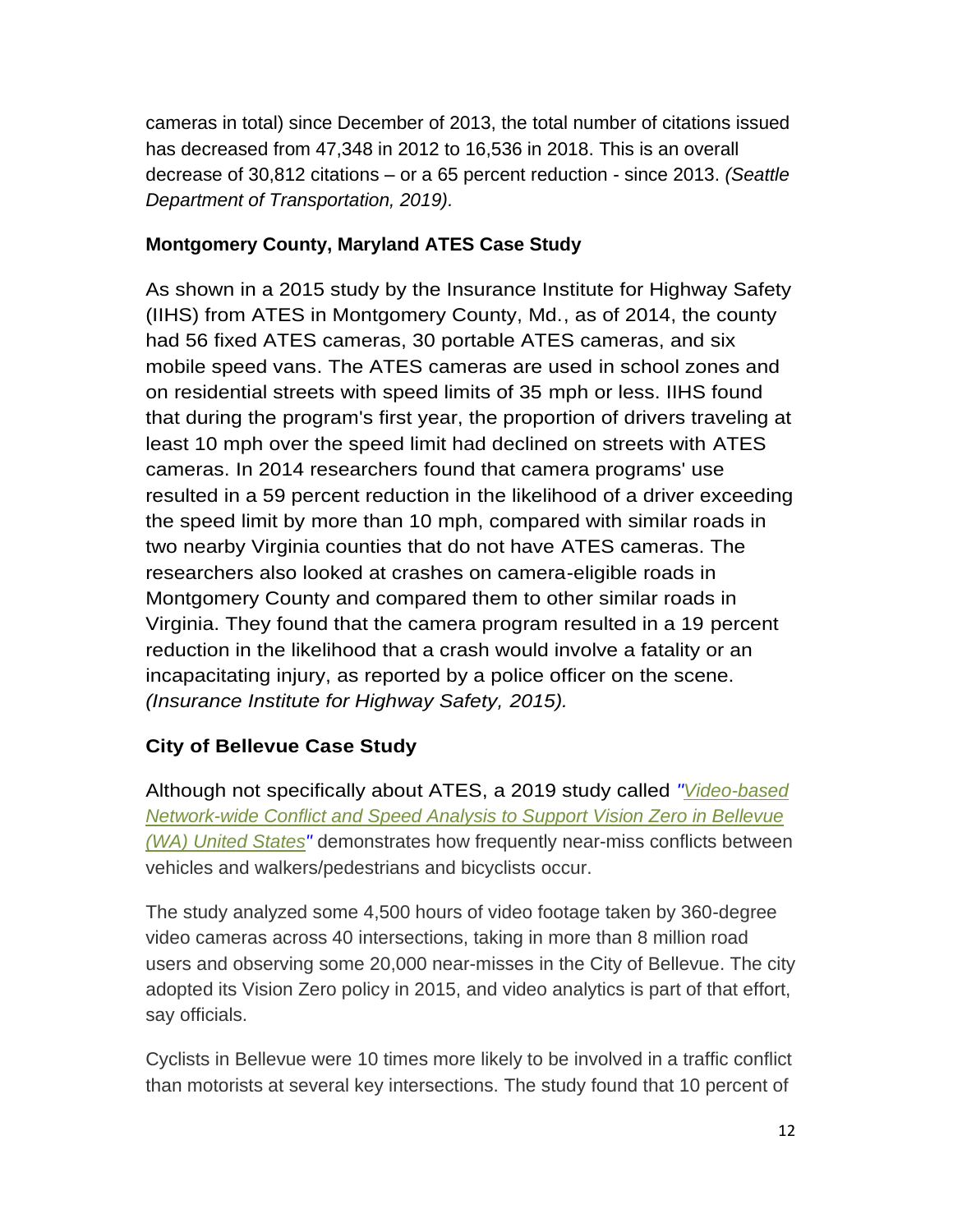motorists are speeding and motorcycles "traveled at higher speeds and generated more critical conflicts than any other road user." One exceptional occurrence captured on video was a vehicle that was traveling at 63 mph in a 35 mph zone that accelerated to 68 mph to zoom through an intersection on a yellow light.

## **II. Advantages of Automated Traffic Enforcement Systems (ATES)**

- **A. Officer Safety** Officers are hurt and killed, conducting traffic stops in the field. The state's "move over law" was created specifically for this reason. When an officer makes a traffic stop for speeding, he/she must pull out into a traffic lane and then accelerate to catch up with the violator. These maneuvers – even for highly trained officers – create an increased risk of crashes, death, and injury—especially for walkers and bicyclists in the area. ATES mitigates this concern.
- **B. Officer Efficiency** ATES needs to be considered like it is an additional patrol officer; where a single officer might be able to issue a couple hundred tickets in a year, ATES allows more efficient and focused speed enforcement. ATES in Spokane issued 19,769 citations for running red lights and 15,496 citations for speeding in 2019. ATES catches most violations. An officer conducting a traffic stop cannot enforce violations that are occurring in the area while he is issuing a citation. By deploying ATES, departments can re-deploy officers to other essential tasks, including responding to citizen calls for service.
- **C. ATES citations do not appear on driving record** Under current state law, ATES citations do not go on an individual's driving record. That means that once they pay the fine for the offense, they are done with consequences. And, from both Spokane and Seattle's experience, very few people re-offend.
- **D.** ATES changes dangerous driving behaviors Very few people reoffend after receiving an ATES citation. And Seattle's experience demonstrates that ATES can result in an actual reduction in vehicle speed.
- **E. ATES can be used to incentivize desired driving behavior –** A recent webinar highlighted a Swedish approach to create a lottery to distribute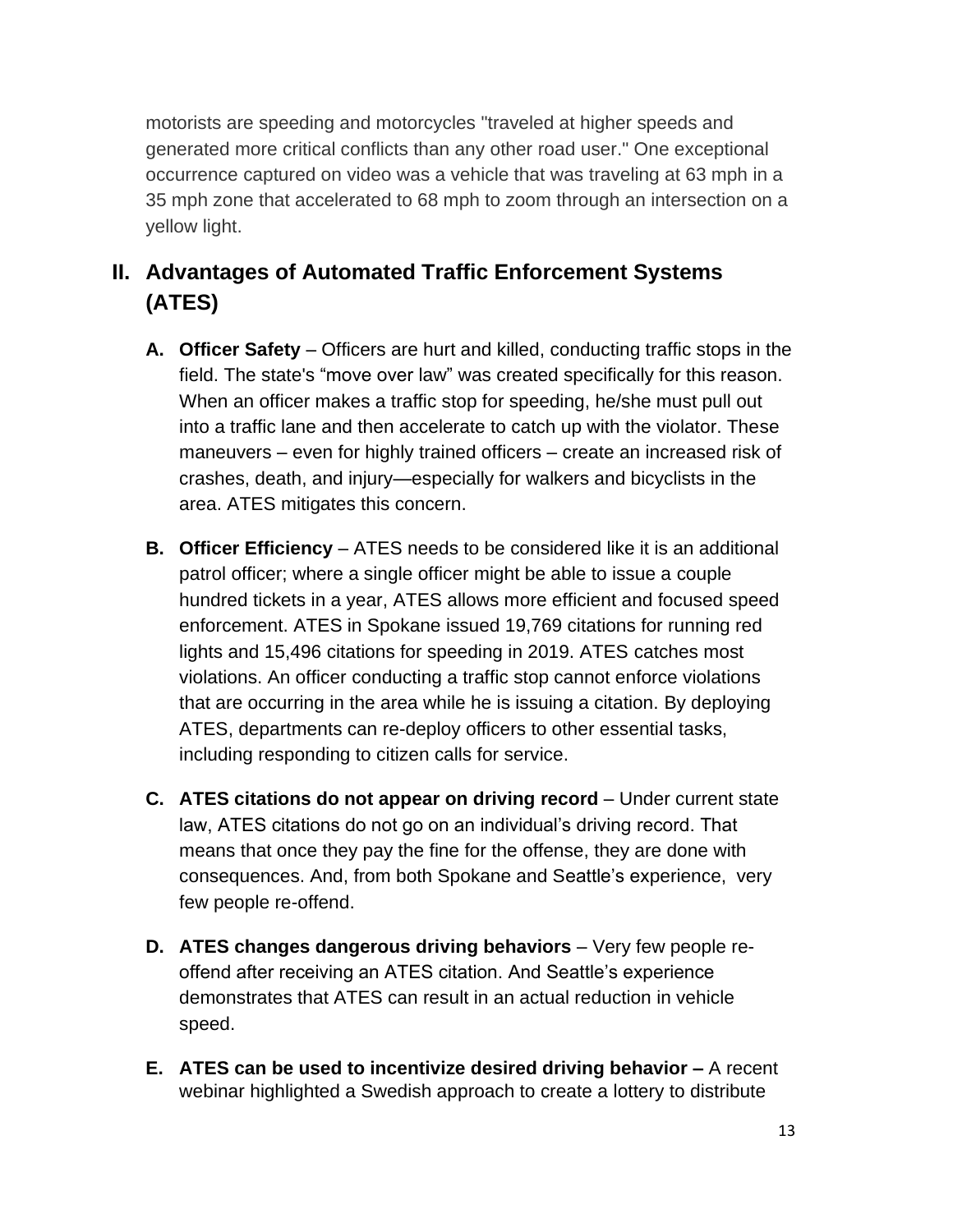part of the revenues collected from speeding offenders with individuals who *have not* received a speeding citation in the past year. This incentivizes people to obey the posted speed limits. Sweden also limits the number of ATES citations an individual can receive in a given period of time. According to Philip Witjers, Chair of the International Road Federation's Enforcement Committee, "This shows very clearly that you are not after money, you are after road safety."

#### **III. Concerns About ATES**

- **A. Invasion of privacy**  ATES takes a picture of the license plate of the vehicle, and then the registered owner of the vehicle is mailed a citation. State law prohibits cameras from capturing the face of the vehicle operator or any passenger.
- **B. Issue about who is driving** The owner of the vehicle can contest a citation issued through ATES for any number of reasons, including that the vehicle was being driven by someone other than the registered owner.
- **C. ATES causes initial changes to driving behavior, but traffic calming may be necessary to make those changes permanent** – ATES can reduce vehicle speeds. But physical changes to roadways are often needed to make the reduction in vehicle speed permanent. And those changes can be challenging to implement due to issues such as cost, adjacent land use, roadway geometry, or topography. Under this recommendation, local jurisdictions would be encouraged to designate revenues from ATES citations to make reductions in speed permanent by implementing physical changes to roadway such as traffic calming measures when they can be appropriately applied.
- **D. Enforcement equity**  Installation of ATES in lower-income neighborhoods may create a disparity in enforcement. Where individuals in more affluent communities might be more likely to challenge an ATESissued citation, individuals in lower-income neighborhoods might not have the resources, knowledge, or language skills to do that. Any update to the RCW should provide flexibility for courts to waive infraction fees from ATES in favor of other sanctions – including community service – at the Judge's discretion.

Even though ATES enforces laws equally, there is a potential for overrepresenting marginalized populations (e.g., people of color, lower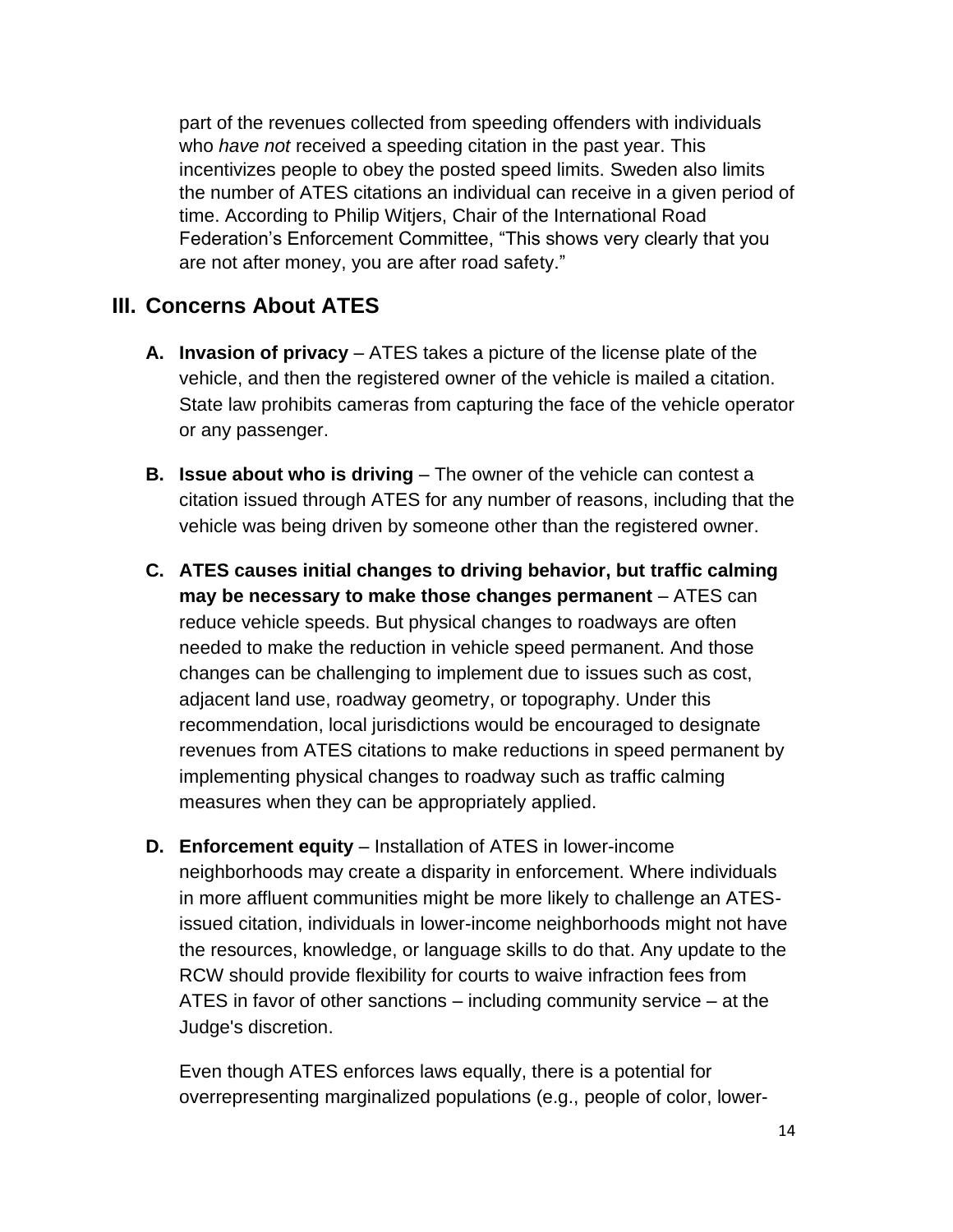income populations) because many of the roads where speeding occurs are in neighborhoods that have not been improved with traffic calming interventions that permanently reduce vehicle speed. Traffic calming interventions used successfully in Washington include roundabouts, chicanes, and lane narrowing or lane elimination. The revenues from ATES could be used to come back into these very same neighborhoods and install the traffic calming measures that reduce vehicle speeds.

**E. Economic equity** – Installation of ATES in lower-income neighborhoods can result in violations being issued to individuals who are least able to pay the fine.

One option to mitigate any disproportionality of impact from ATES would be to require people who receive citations through ATES to participate in driver improvement/defensive driving courses. The courses are available through most municipalities in the state and allow for dismissal of citations for successful completion of the course. Many of the courses have costs, but ATES's revenues could be used to help with any costs. If directed by the jurisdiction, ATES revenues could be directed to create an online version of driver improvement/defensive driving courses to minimize the amount of work time potentially lost from attending an in-person course.

A second option is to base the fine on the individual's ability to pay, so an individual who earns \$100,000/year who receives an ATES speeding violation pays more than an individual who earns \$30,000/year.

**F. Cost of using commissioned law enforcement officers to review ATES citations** – Under current law, ATES photos may only be reviewed by fully commissioned police officers, even though they are treated similarly to parking infractions and do not go on driving records. This would be similar to how parking enforcement is currently dealt with; a designated non-commissioned police department employee would review and certify the citations and that would free up fully commissioned police officers to return to other duties that only they can do and where they are needed most, rather than having fully commissioned officers spending their valuable time reviewing photos. Revenues from ATES can also be used to support hiring additional law enforcement to attend to the tasks and duties that only they can do. (Information in this section came from *Peterson, C., 2017, Police Dashboard - City of Kirkland Memorandum, 2020, and, Conner, M., 2016*.)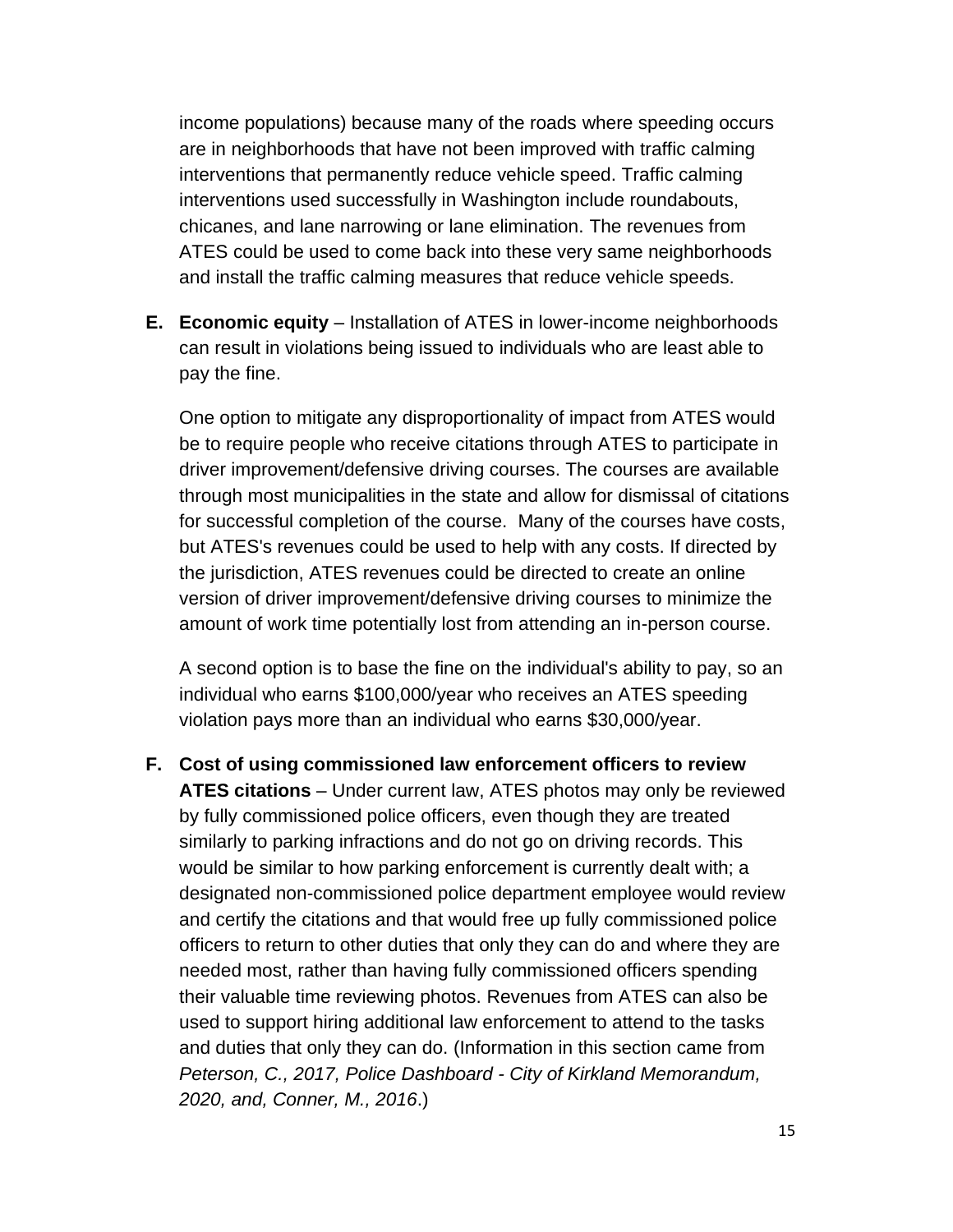## **IV. Implementation of ATES in Washington – Already Here, Already Working, Already Showing Benefits, Interest in Expanding**

#### **A. Early history of ATES in Washington.**

Washington first authorized the use of ATES in 2005 with the Legislature's passage of ESSB 5060, which allowed for the use of ATES at stoplights, railroad crossings, and in school zones.

In 2009 the Legislature authorized a very limited pilot project to test the efficacy of using ATES beyond those three original uses. Only two areas of the state – Seattle, and Tacoma – were eligible to participate in the pilot, and each city was authorized to operate only one camera. The City of Tacoma was allowed to install one fixed automated traffic enforcement camera on Bay St. that is still operating. The City of Seattle used mobile ATES cameras that encountered mechanical and technical problems, and Seattle did not continue the operation of their pilot project. The City of Tacoma demonstrated ongoing speed and crash reductions and continues to operate the location that was part of the pilot on State Route 167.

#### **B. There is existing interest from cities in having expanded authority to implement ATES in school walk areas.**

In fall 2019, four Washington cities – two in Western Washington and two in Eastern Washington - agreed to participate in a federal demonstration project to reduce speeds on city streets that would have featured ATES deployed across the school walk area. The Washington Traffic Safety Commission and Washington State Department of Transportation were planning to jointly apply to be part of the study, with the assumption that permission could be obtained for the four cities to utilize expanded ATES authority in school walk areas. Ultimately, the two agencies decided to wait to apply to be part of the national program. But the four cities had expressed their support for the implementation of ATES across their school walk areas.

#### **C. Current state of ATES affairs**

As part of its requirements from the federal Highway Safety Block Grant, the Washington Traffic Safety Commission is annually required to compile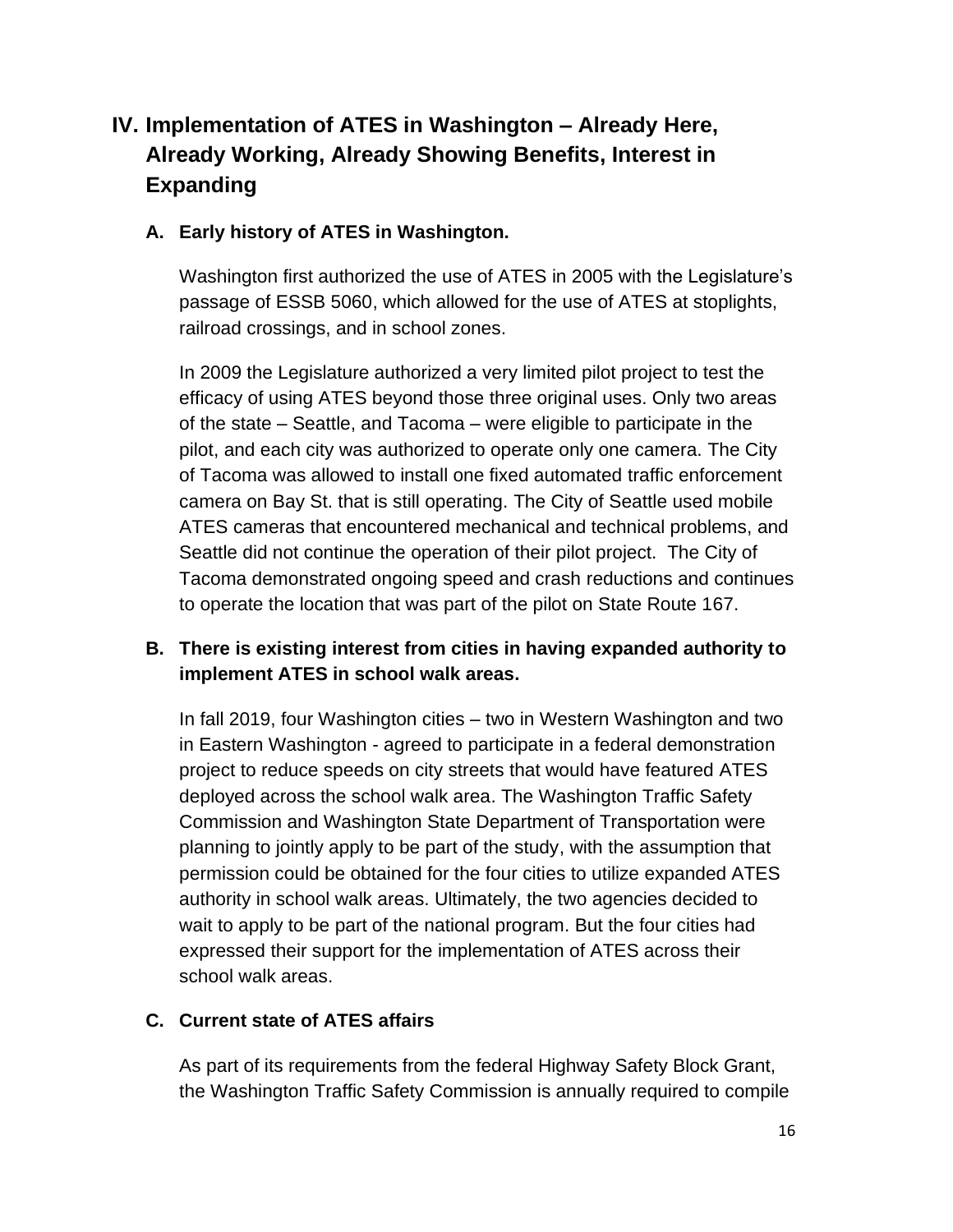and report on ATES in Washington. *(Washington Traffic Safety Commission, 2020).*

The 2019 report shows that 29 Washington cities and one county already have local ordinances authorizing ATES, although 10 of these jurisdictions have not implemented ATES at this time.

| <b>Jurisdiction</b>     | <b>Type</b> | <b>Jurisdiction</b> | <b>Type</b> |
|-------------------------|-------------|---------------------|-------------|
| Auburn                  | <b>City</b> | Longview            | City        |
| <b>Bellevue</b>         | City        | Lynnwood            | City        |
| <b>Bellingham</b>       | <b>City</b> | <b>Monroe</b>       | City        |
| <b>Bonney Lake</b>      | City        | <b>Moses Lake</b>   | City        |
| <b>Bremerton</b>        | City        | Pasco               | <b>City</b> |
| <b>Burien</b>           | City        | Pierce              | County      |
| <b>Des Moines</b>       | City        | Puyallup            | City        |
| <b>Federal Way</b>      | City        | Redmond             | City        |
| Fife                    | City        | Renton              | City        |
| Issaquah                | City        | SeaTac              |             |
| Kent                    | City        | <b>Seattle</b>      | City        |
| <b>Kirkland</b>         | City        | Spokane             | City        |
| Lacey                   | <b>City</b> | <b>Tacoma</b>       | City        |
| <b>Lake Forest Park</b> | City        | Vancouver           | City        |
| Lakewood                | City        | Wenatchee           | City        |

The following chart details which of the 19 jurisdictions currently using automated enforcement have only red-light enforcement, only speed enforcement, or both.

| <b>Jurisdiction</b> | <b>Red Light</b> | <b>Speed</b> | <b>Both</b> |
|---------------------|------------------|--------------|-------------|
| Bellevue            |                  |              |             |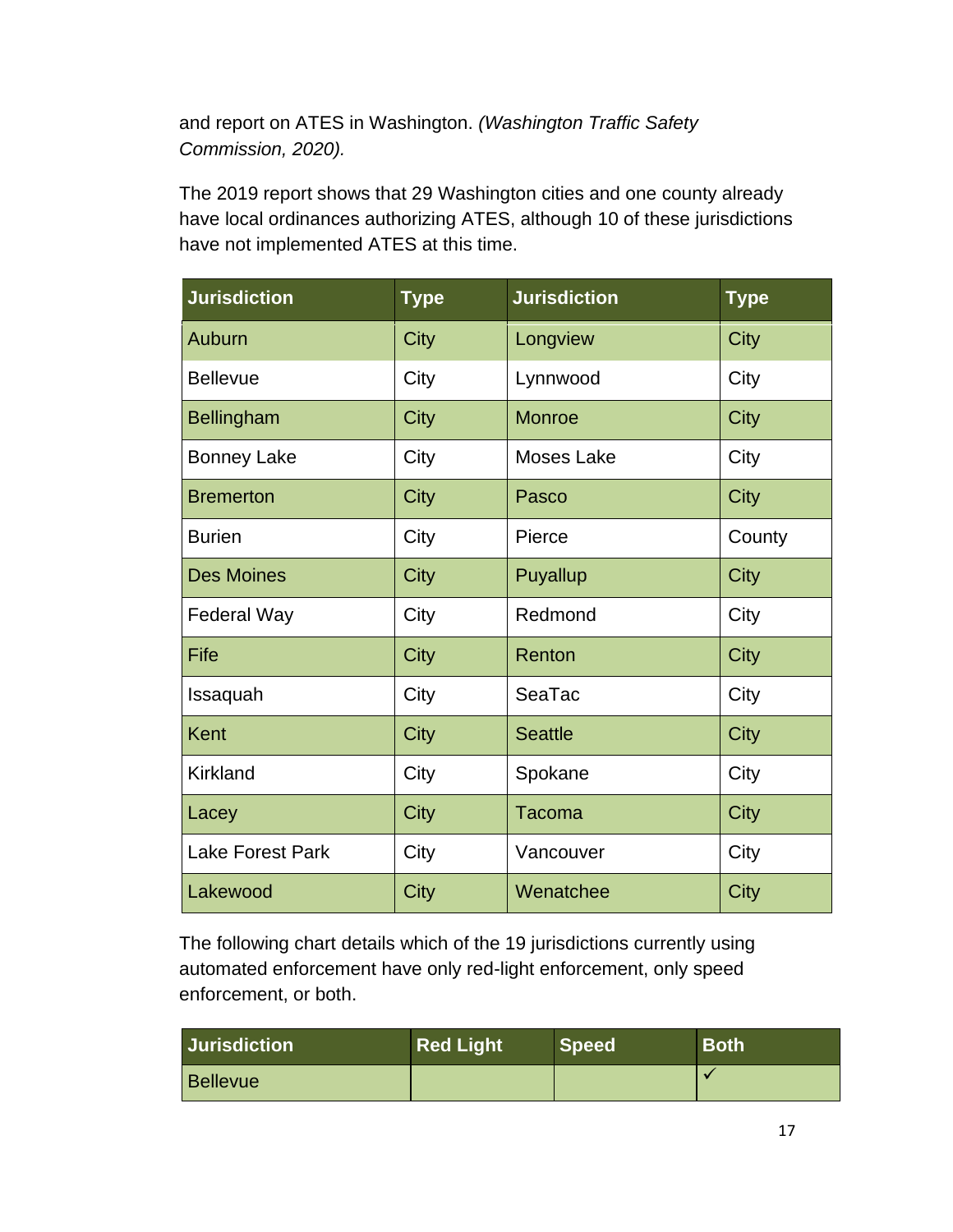| <b>Bremerton</b>        | ✓                       |                         |                         |
|-------------------------|-------------------------|-------------------------|-------------------------|
| <b>Des Moines</b>       |                         |                         | $\checkmark$            |
| Federal Way             |                         |                         | $\checkmark$            |
| Fife                    |                         |                         | $\overline{\checkmark}$ |
| Issaquah                |                         | $\checkmark$            |                         |
| <b>Kent</b>             |                         | $\overline{\checkmark}$ |                         |
| <b>Kirkland</b>         |                         | $\checkmark$            |                         |
| <b>Lake Forest Park</b> |                         |                         | $\checkmark$            |
| Lakewood                |                         |                         | $\checkmark$            |
| Lynnwood                |                         |                         | $\checkmark$            |
| Moses Lake              |                         |                         | $\checkmark$            |
| Pasco                   | $\overline{\checkmark}$ |                         |                         |
| Puyallup                | $\checkmark$            |                         |                         |
| Renton                  |                         |                         | $\checkmark$            |
| <b>Seattle</b>          |                         |                         | $\checkmark$            |
| Spokane                 |                         |                         | $\checkmark$            |
| Tacoma                  |                         |                         | $\checkmark$            |
| Wenatchee               | $\checkmark$            |                         |                         |

#### **C. "Block the Box"**

In the 2020 session, the Legislature passed (and Governor Inslee signed) HB 1793 – a bill that will allow the City of Seattle to ticket drivers who block crosswalks and use bus-only lanes. This will be a demonstration project in a portion of the city. The City of Seattle is currently developing protocols for the implementation of this project.

#### **D. City of Seattle experience**

As part of the School Road Safety Initiative, the Seattle Department of Transportation (SDOT) has partnered with the Seattle Police Department (SPD) to install and operate ATES in school zones to enforce the 20 mph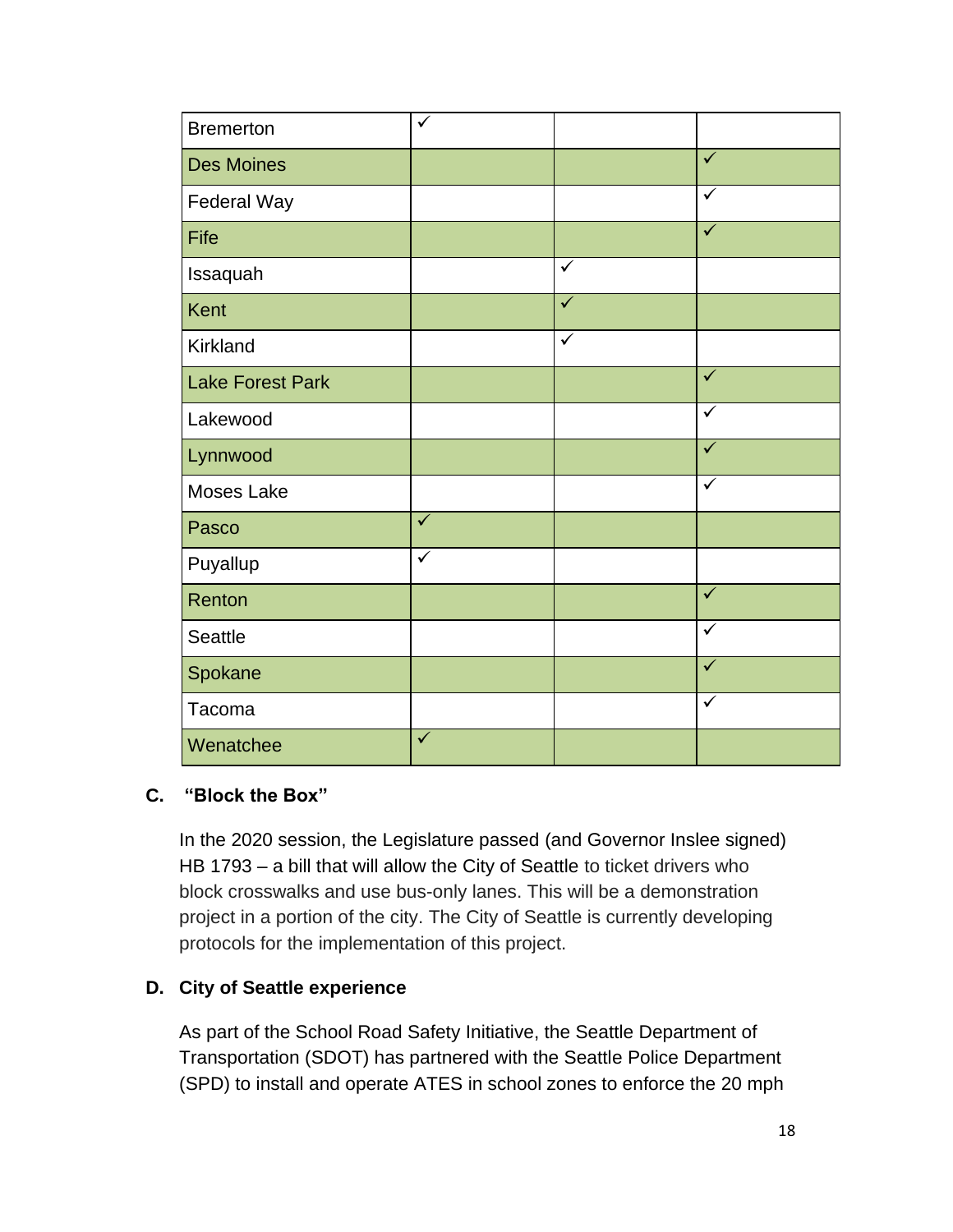speed limit in effect while school zone beacons are flashing. *(Seattle Department of Transportation, March 2019, and, Quistberg, D., 2018)*.

Each year more than 150 people sustain life-changing serious injuries, and approximately 20 people die on Seattle streets. Traffic collisions are a leading cause of death for Seattle residents. When SPD records a collision, the data is provided to SDOT as part of the city's Vision Zero High Collision Program.

ATES is an educational and enforcement tool aimed at changing driver behavior and reducing traffic speeds, thereby decreasing the number and the severity of collisions.

#### **Success Metrics**

Safety is SDOT's primary goal. ATES's success in school speed zones is measured by an overall reduction in vehicle speeds and speeding violations in the school zones. According to a 2019 study by American Traffic Solutions (ATS), the vendor that perates Seattle's ATES equipment, the average speed over the 26 mph "trigger speed" has decreased over time because drivers have adjusted their speeds.

#### **E. Spokane experience**

The City of Spokane's program started in 2016 with two locations. The City uses American Traffic Solutions (ATS). Three more locations were installed and operational in 2019. The 2018 ATSC annual report indicates a 5 percent recidivism for the two initial locations. While this tool is widely popular from council members to the police department, more review (and data) is needed to understand if this tool is reducing speeds and increasing safety as intended. To date, this program has generated approximately \$7.4M in revenue and approximately \$2M goes to ATS. (*Spokane Police Department Traffic Unit, 2018 and 2019 Annual Reports – Photo Red and Photo Speed School Zones).*

| <b>Citations</b> |                          |                     |                                            |                       |
|------------------|--------------------------|---------------------|--------------------------------------------|-----------------------|
| Years            | Longfellow<br>Elementary | Finch<br>Elementary | Ridgeview<br>Elementary<br>(two locations) | Willard<br>Elementary |
| 2016             | 7,286                    | 2,330               |                                            |                       |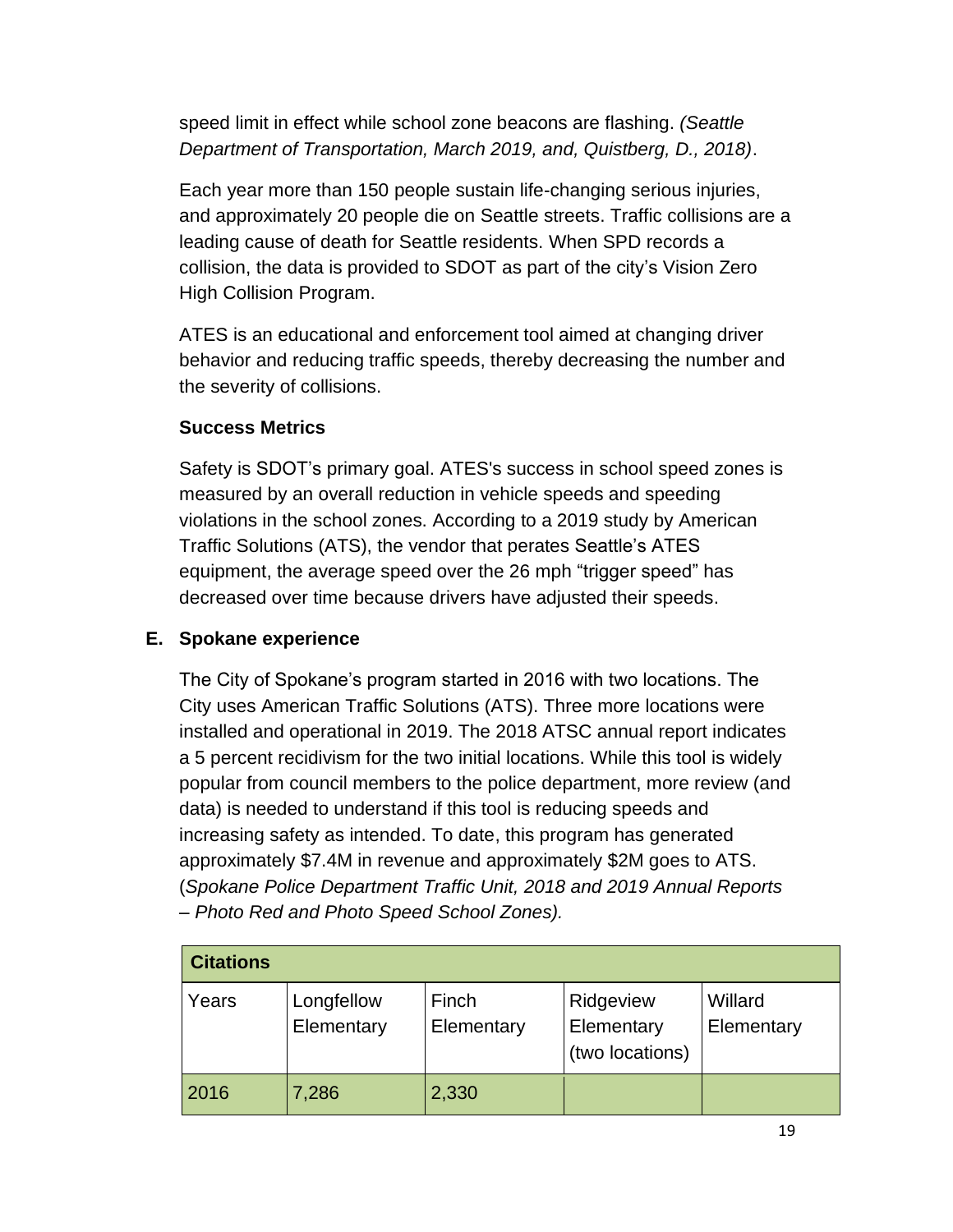| 2017           | 5,769                    | 2,212               |                                            |                       |
|----------------|--------------------------|---------------------|--------------------------------------------|-----------------------|
| 2018           | 6,306                    | 2,135               |                                            |                       |
| 2019           | 5,796                    | 1,972               | 3,585                                      | 4,143                 |
| <b>Crashes</b> |                          |                     |                                            |                       |
| Years          | Longfellow<br>Elementary | Finch<br>Elementary | Ridgeview<br>Elementary<br>(two locations) | Willard<br>Elementary |
| 2016           |                          | $\Omega$            |                                            |                       |
| 2017           | 3                        | $\overline{0}$      |                                            |                       |
| 2018           |                          |                     |                                            |                       |
| 2019           | 0                        | O                   | 1                                          | 0                     |

#### **F. City of Kirkland experience**

The City of Kirkland started ATES in September 2019. The city has closely documented the start-up phase for its ATES program, and that recent experience provides valuable insight for other jurisdictions about the effect of ATES on driving behavior, revenues, and expenses. (*Police Dashboard, City of Kirkland Memorandum, 2020, and, Kirkland, WA Safety Camera Program Analysis, 2020).*

The city started with a warning period from September 3, 2019 to October 13, 2019 where 5,639 warning notices were mailed to owners of vehicles that were photographed speeding within the school zones. There were 29 school days within this period and an average of 185 warnings per day.

On October 14, 2019, ticketing of those vehicles speeding through the school zones commenced and will continue through the end of the school year. As of December 31, 2019, a total of 5,567 citations have been issued, which includes each direction in both school zones. There were 50 school days during this period and approximately 111 citations issued per day. That means 74 fewer citations per day than during the warning period, demonstrating the effectiveness of the warning period and communications outreach. The chart below depicts the number of citations issued in each camera location.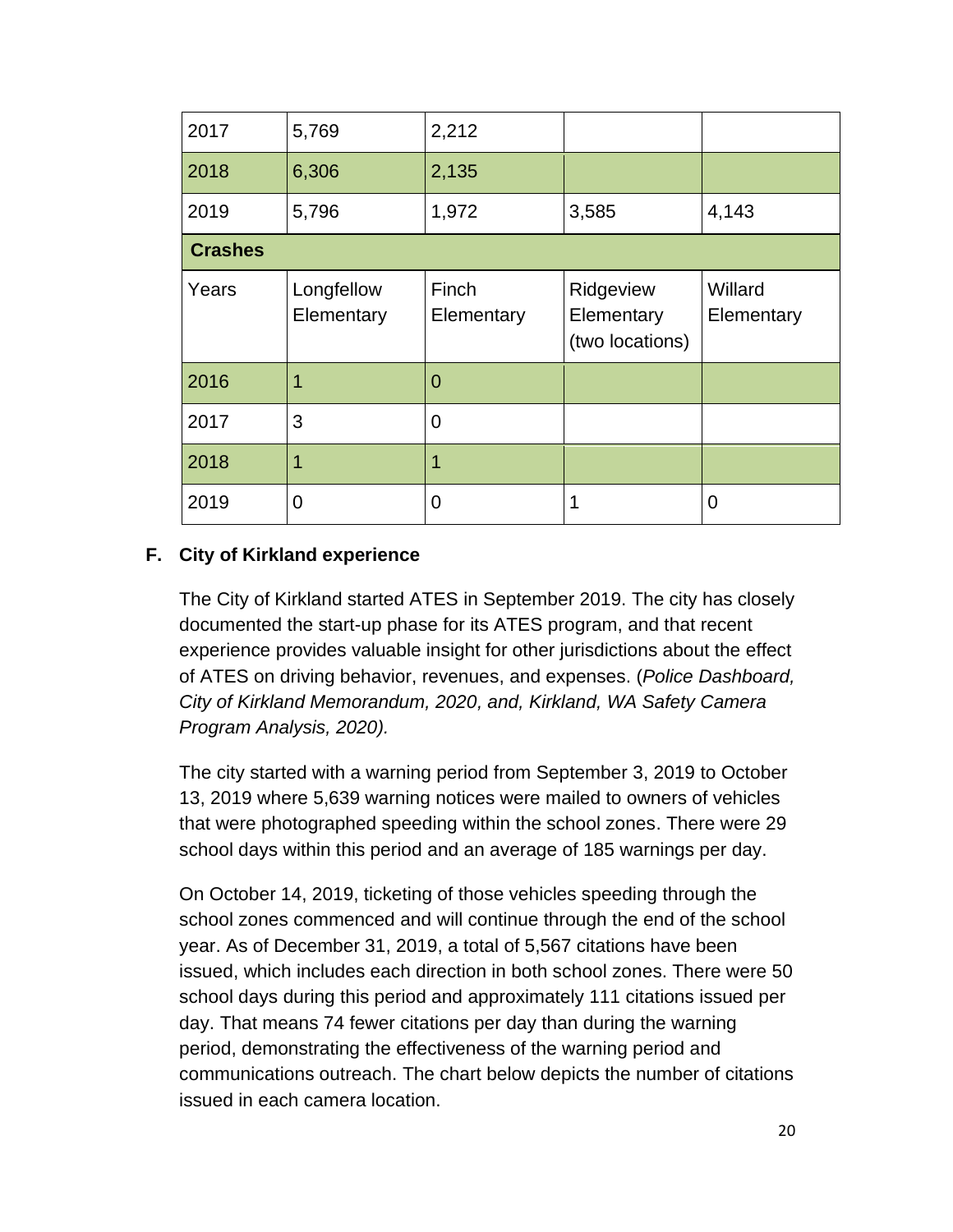| Vehicle Speed in 20 mph school zone                                        | <b>Number of Citations</b><br><b>Through 12/31/2019</b> |
|----------------------------------------------------------------------------|---------------------------------------------------------|
| 26-30 mph                                                                  | 4,212                                                   |
| 31 mph and faster (45 mph was the fastest<br>speed for a ticketed vehicle) | 1,355                                                   |

**Recidivism Rate -** 97.2 percent of violators received only one citation, 2.7 percent of violators received two citations, and 0.2 percent of violators received three or more citations.

**Mitigations and Hearings -** As of January 1st, 2020, there are 312 people who received citations and have requested a mitigation hearing (5.8 percent of total) and 162 people have requested a contested hearing (3 percent of total). Currently there are two half-day court calendars scheduled to handle the hearing requests, but the court will be adding a third half-day calendar for increased hearing volumes. In addition to hearing requests, 291 registered owners of vehicles receiving citations have submitted affidavits that they were not driving the vehicle and their citations have been dismissed (5.4 percent of total citations).

**Revenues -** The City has received \$400,884 in school zone speeding revenue through December 31, 2019:

| <b>Revenues</b>  | <b>Oct-19</b> | <b>Nov-19</b> | Dec-19    | <b>ITOTAL</b> |
|------------------|---------------|---------------|-----------|---------------|
| <i>Citations</i> | \$10,816      | \$171,032     | \$219,036 | S 400,884     |

Excluding the partial month of October, the average monthly revenue of \$195,034 is 83 percent higher than expected in the initial analysis of the program. This increased level of revenue comes with two important notes. First, the higher volume of citations which is driving higher revenue comes with increased staffing costs for the court and police. Second, the program is still very early in its implementation, which means the ongoing volume of citations could vary dramatically over the coming months.

The revenue is currently covering the cost of the program with total revenues of \$400,884 and total expenditures of \$133,487 resulting in a remaining balance of \$267,397.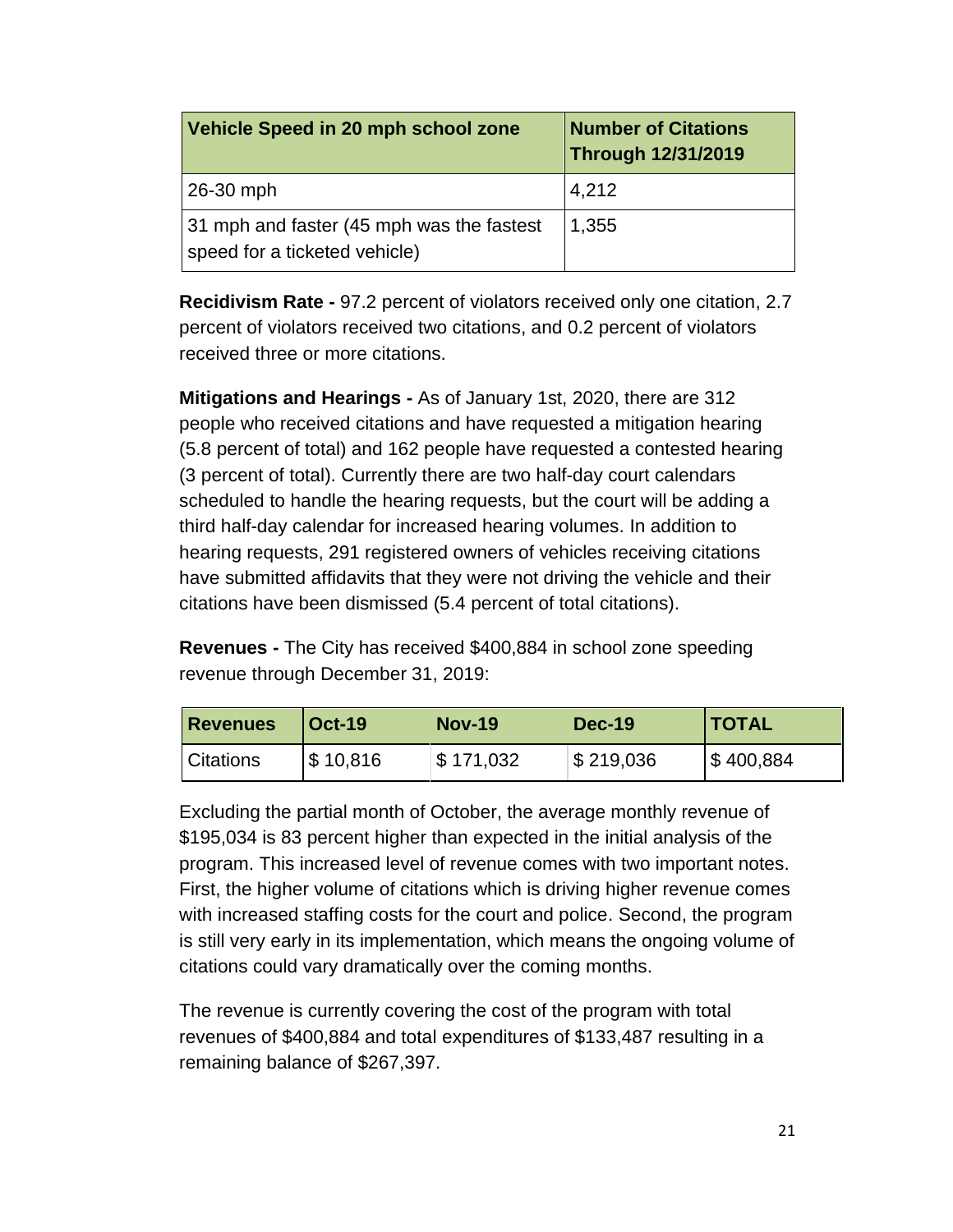**Communication -** Information regarding the school traffic camera pilot program was shared multiple times through the City's communications channels including This Week in Kirkland, Twitter, YouTube, Facebook, and Nextdoor. A video was also created featuring Lieutenant Rob Saloum to expand the reach of social media posts. Staff estimates that the City reached over 20,000 individuals through our City communications channels alone.

The City also issued several press releases and the information was picked up by the Kirkland Reporter, KING, KOMO, and KIRO news, as well as the Patch and MyNorthwest.com. Information was also included by Lake Washington School District in their newsletters. Throughout the implementation process, staff maintained a FAQ with updated information for community members.

#### **G. Where does the revenue from ATES go?**

#### **City of Seattle**

In 2018 there were 50 separate safety improvements to the roadways around 42 school walking routes (with the help from the School Safety Traffic and Pedestrian Improvements fund).

New ATES locations are prioritized based on the speed and volume of traffic in 20 mph signed school zones. SDOT conducts weeklong traffic studies in all arterial school zones at least once a year in early spring. Based on these traffic studies, SDOT prioritizes traffic calming (including photo speed enforcement) in locations with the highest traffic speeds during school arrival and dismissal times.

SDOT employs an incremental approach to traffic calming in school zones, exploring other traffic calming measures first to see if speeds can be reduced without installing cameras. Traffic volumes and speed are measured again after the traffic calming is installed. If speeds are still high, then speed cameras are considered at those locations.

#### **City of Kirkland**

The City's ordinance (O-4681) requires that all revenues above operational expenses be directed to street, walker (pedestrian), bicycle and traffic improvement projects near schools that will increase safety for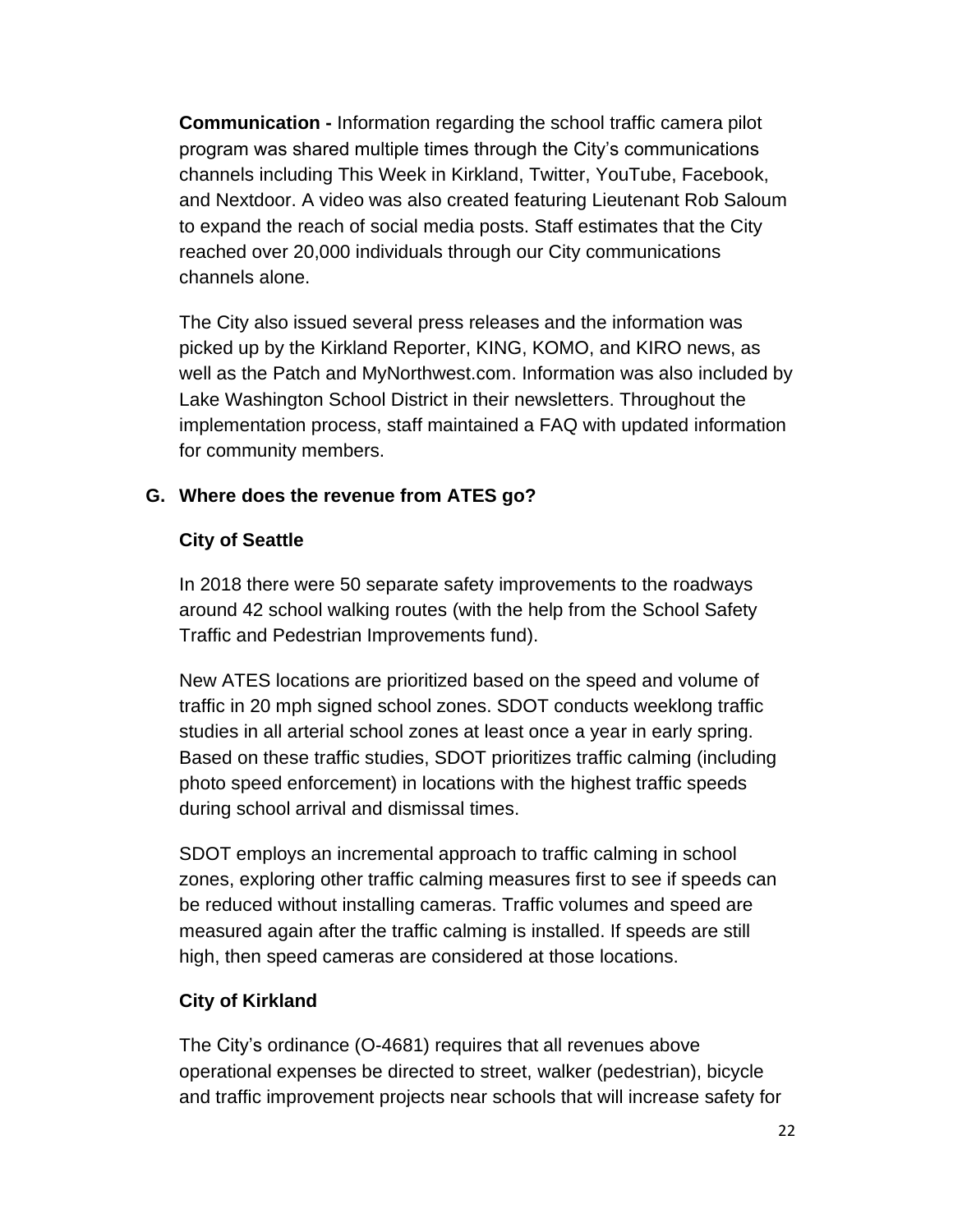students of all ages and abilities traveling, walking, and biking to school. The Public Works CIP team and the City Manager's Office are developing a list of "early action" projects to bring to the Council for review and approval to invest the initial higher-than-projected revenues.

**Ongoing costs -** The City pays an ongoing monthly contract fee of \$17,000 for the four camera systems. While there was a pro-rated charge for October, the monthly contract fee of \$17,000 should be consistent, barring any significant camera malfunction or other major disruption of service. Utilities are expected to cost \$140 per month.

**Police staffing costs -** As planned, the program has been supported by existing traffic officers and supplemented by command staff members to review the violations and approve the issuance of citations. Police estimate a staffing impact of .38 FTE for citation review (40 hours per month) and administrative burden (25 hours per month).

Since police officers are not hired in part-time increments, City Council approved the addition of 1.0 FTE on July 16, 2019, to balance the amount of time an officer can be in the field with the time needed to review citations. The new ongoing 1.0 FTE will represent a monthly cost of \$8,873 for 2020.

**Court staffing costs -** The Municipal Court has one full-time JSA II whose primary duties are handling school zone infractions, including processing all incoming documents, correspondence, affidavits, hearing by mail requests, and setting and clerking court hearings. The cost of this position is \$7,963 per month.

Additionally, school zone infractions account for an estimated 76 hours of staffing work per month (3.5 hours per day) in handling calls, front counter interactions, and processing payments. This expenditure is estimated at \$3,215 per month.

The Municipal Court Judge is spending an estimated 6.5 hours per month (1.5 hours weekly) on hearings processed through the mail and school zone correspondence. This expenditure is estimated at \$618 per month.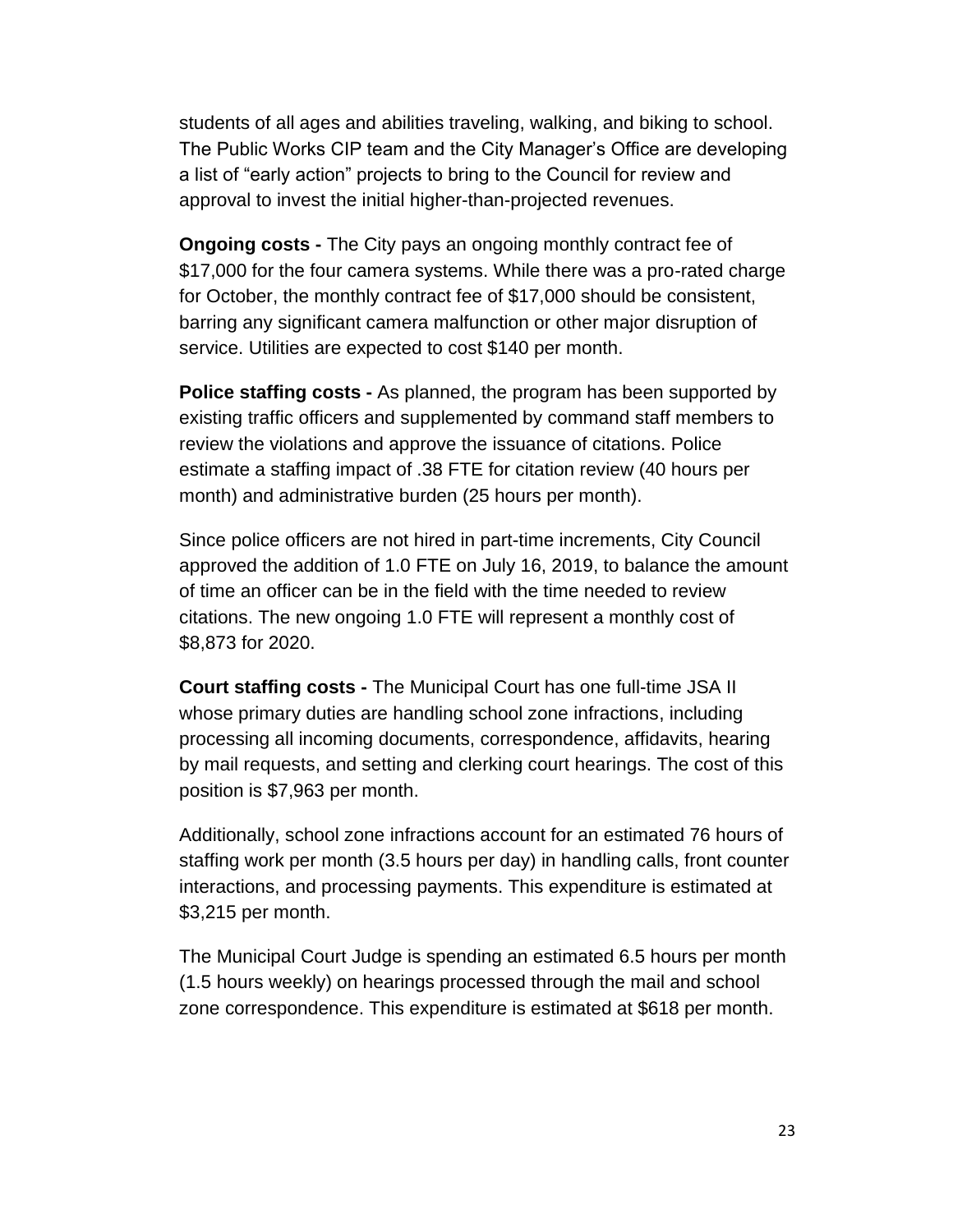#### **Sources and References**

- Anderson, R., Mclean, A., Farmer, M., Lee, B., & Brooks, C. (1997). *Vehicle travel speeds and the incidence of fatal pedestrian crashes: Presented at the Annual Conference of the International Research Council on the Biokinetics of Impacts,* 13–15 September 1995, Brunnen, Switzerland.1. *Accident Analysis & Prevention, 29*(5), 667-674. doi:10.1016/s0001-4575(97)00036-5.
- City of Bellevue. *Groundbreaking study: traffic-cam monitoring can improve road*  safety. As found on August 23, 2020 at: [https://bellevuewa.gov/city](https://bellevuewa.gov/city-news/traffic-cam-monitoring-study)[news/traffic-cam-monitoring-study.](https://bellevuewa.gov/city-news/traffic-cam-monitoring-study)
- Conner, M. (March 9, 2016). *Racial Inequity in Traffic Enforcement*. StreetsBlogNYC. As found on June 17, 2020 at: [https://nyc.streetsblog.org/2016/03/09/racial-inequity-in-traffic-enforcement/.](https://nyc.streetsblog.org/2016/03/09/racial-inequity-in-traffic-enforcement/)
- Federal Highway Administration. (2008). *Speed Enforcement Camera Systems Operational Guidelines.* As found on June 17, 2020 at: [https://safety.fhwa.dot.gov/speedmgt/ref\\_mats/fhwasa09028/5.htm#:~:text=A](https://safety.fhwa.dot.gov/speedmgt/ref_mats/fhwasa09028/5.htm#:~:text=Advantages%20of%20ASE%20include%3A%20the,congestion%20sometimes%20caused%20by%20driver) [dvantages%20of%20ASE%20include%3A%20the,congestion%20sometimes](https://safety.fhwa.dot.gov/speedmgt/ref_mats/fhwasa09028/5.htm#:~:text=Advantages%20of%20ASE%20include%3A%20the,congestion%20sometimes%20caused%20by%20driver) [%20caused%20by%20driver.](https://safety.fhwa.dot.gov/speedmgt/ref_mats/fhwasa09028/5.htm#:~:text=Advantages%20of%20ASE%20include%3A%20the,congestion%20sometimes%20caused%20by%20driver)
- Harris, C, Chief of Police. (January 24, 2020). *2019 Police Dashboard, City of Kirkland Memorandum.*
- Hu, W., & Cicchino, J. (2019). *Lowering the speed limit from 30 mph to 25 mph in Boston: Effects on vehicle speeds. Injury Prevention, 26*(2), 99-102. doi:10.1136/injuryprev-2018-043025.
- International Road Foundation. (2020). September 16, 2020 Webinar: *"Building Trust in Automated Enforcement Systems."* As found on September 23, 2020 at:

[https://register.gotowebinar.com/recording/recordingView?webinarKey=4611](https://register.gotowebinar.com/recording/recordingView?webinarKey=4611308195790417936®istrantEmail=swaller%40wtsc.wa.gov) [308195790417936&registrantEmail=swaller%40wtsc.wa.gov.](https://register.gotowebinar.com/recording/recordingView?webinarKey=4611308195790417936®istrantEmail=swaller%40wtsc.wa.gov)

- Mooney, S., Magee, C., Dang, K., Leonard, J., Yang, J., Rivara, F., Quistberg, D. (2018). *"Complete Streets" and Adult Bicyclist Fatalities: Applying G-Computation to Evaluate an Intervention That Affects the Size of a Population at Risk. American Journal of Epidemiology, 187*(9), 2038-2045. doi:10.1093/aje/kwy100.
- Peterson, C., Douma, F., & Morris, N. (2017). *Addressing Key Concerns Regarding Automated Speed Enforcement via Interactive Survey. Transportation Research Record: Journal of the Transportation Research Board, 2660*(1), 66-73. doi:10.3141/2660-09.
- Quistberg, D. A., Thompson, L. L., Curtin, J., Rivara, F. P., & Ebel, B. E. (2018). *Impact of automated photo enforcement of vehicle speed in school zones: Interrupted time series analysis. Injury Prevention, 25*(5), 400-406. doi:10.1136/injuryprev-2018-042912.

RCW [28A.160.160](http://app.leg.wa.gov/RCW/default.aspx?cite=28A.160.160) - Student transportation allocation.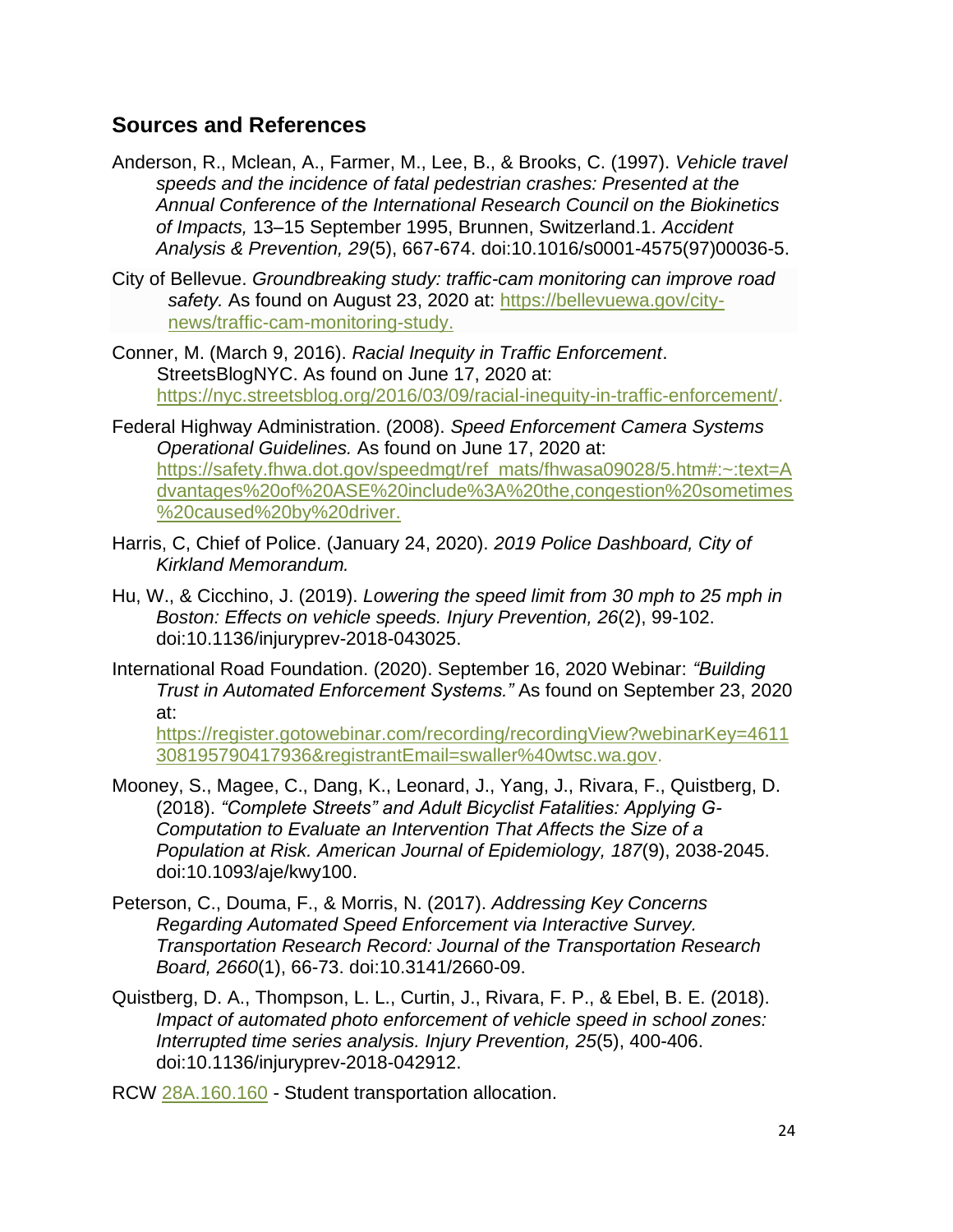RCW [46.63.170](http://app.leg.wa.gov/RCW/default.aspx?cite=46.63.170) - Automated traffic safety cameras.

[RCW 46.61.440 \(5\)](http://app.leg.wa.gov/RCW/default.aspx?cite=46.61.440) – School Zone Safety Account

- Retting, R, Farmer, C, McCartt, A. (October 2008). Insurance Institute of Highway Safety. *Evaluation of automated speed enforcement in Montgomery County, Maryland. Traffic Injury Prevention (TIP).* As found on June 17, 2020 at: [https://www.iihs.org/api/datastoredocument/status-report/pdf/50/8\)](https://www.iihs.org/api/datastoredocument/status-report/pdf/50/8).
- Seattle Department of Transportation. (March 2019). *2018 School Safety Traffic and Pedestrian Improvement Annual Report.*
- Session Laws, 1951. [u 8 CHAPTER 28. [ H. B. 108. ii SPEEDS ON HIGHWAYS. As found on July 14, 2020 at: [http://leg.wa.gov/CodeReviser/documents/sessionlaw/1951c28.pdf?cite=195](http://leg.wa.gov/CodeReviser/documents/sessionlaw/1951c28.pdf?cite=1951%20c%2028%20%C2%A7%209.) [1%20c%2028%20%C2%A7%209.](http://leg.wa.gov/CodeReviser/documents/sessionlaw/1951c28.pdf?cite=1951%20c%2028%20%C2%A7%209.)
- Spokane Police Department, Traffic Unit. *2018 Annual Report – Photo Red and Photo Speed School Zones*. As found on June 17, 2020 at: [https://static.spokanecity.org/documents/police/prevention/photo-red/2018](https://static.spokanecity.org/documents/police/prevention/photo-red/2018-annual-report-photo-red-and-school-zone-cameras.pdf) [annual-report-photo-red-and-school-zone-cameras.pdf.](https://static.spokanecity.org/documents/police/prevention/photo-red/2018-annual-report-photo-red-and-school-zone-cameras.pdf)
- Spokane Police Department, Traffic Unit. *2019 Annual Report – Photo Red and Photo Speed School Zones*. As found on June 17, 2020 at: [https://static.spokanecity.org/documents/police/prevention/photo-red/2019](https://static.spokanecity.org/documents/police/prevention/photo-red/2019-annual-report-photo-red-and-school-zone-cameras.pdf) [annual-report-photo-red-and-school-zone-cameras.pdf.](https://static.spokanecity.org/documents/police/prevention/photo-red/2019-annual-report-photo-red-and-school-zone-cameras.pdf)
- Substitute House Bill 2518, Passed Legislature 1996 Regular Session. As found on July 14, 2020 at: [http://lawfilesext.leg.wa.gov/biennium/1995-](http://lawfilesext.leg.wa.gov/biennium/1995-96/Pdf/Bills/Session%20Laws/House/2518-S.SL.pdf?cite=1996%20c%20114%20%C2%A7%201;) [96/Pdf/Bills/Session%20Laws/House/2518-](http://lawfilesext.leg.wa.gov/biennium/1995-96/Pdf/Bills/Session%20Laws/House/2518-S.SL.pdf?cite=1996%20c%20114%20%C2%A7%201;) [S.SL.pdf?cite=1996%20c%20114%20%C2%A7%201;](http://lawfilesext.leg.wa.gov/biennium/1995-96/Pdf/Bills/Session%20Laws/House/2518-S.SL.pdf?cite=1996%20c%20114%20%C2%A7%201;)
- Tefft, B. C. (2011). *Impact Speed and a Pedestrian's Risk of Severe Injury or Death. PsycEXTRA Dataset*. doi:10.1037/e550422012-001.
- Verra Mobility. (January 2020). *Kirkland, WA Safety Camera Program Analysis.*
- WAC 392-141-340 Determination of the walk area needs to be clarified so that school walk areas are required for middle schools/junior high schools and are permissible for high schools.
- Washington Traffic Safety Commission. (February 2020). *Survey of Automated Traffic Enforcement Systems Results Report Washington 2020 As Required by 23 Code of Federal Regulations (CFR) Part 1300.13.*

White, R. (February 27, 2019). *How the City Is Spending Money from Red Light Camera Tickets: City Council uses \$3.2 million collected from red-light runners and school-zone speeders to build sidewalks. The Spokesman Review.* As found on June 17, 2020 at:

[https://www.spokesman.com/stories/2019/feb/27/city-council-uses-32-million](https://www.spokesman.com/stories/2019/feb/27/city-council-uses-32-million-collected-from-red-li/)[collected-from-red-li/.](https://www.spokesman.com/stories/2019/feb/27/city-council-uses-32-million-collected-from-red-li/)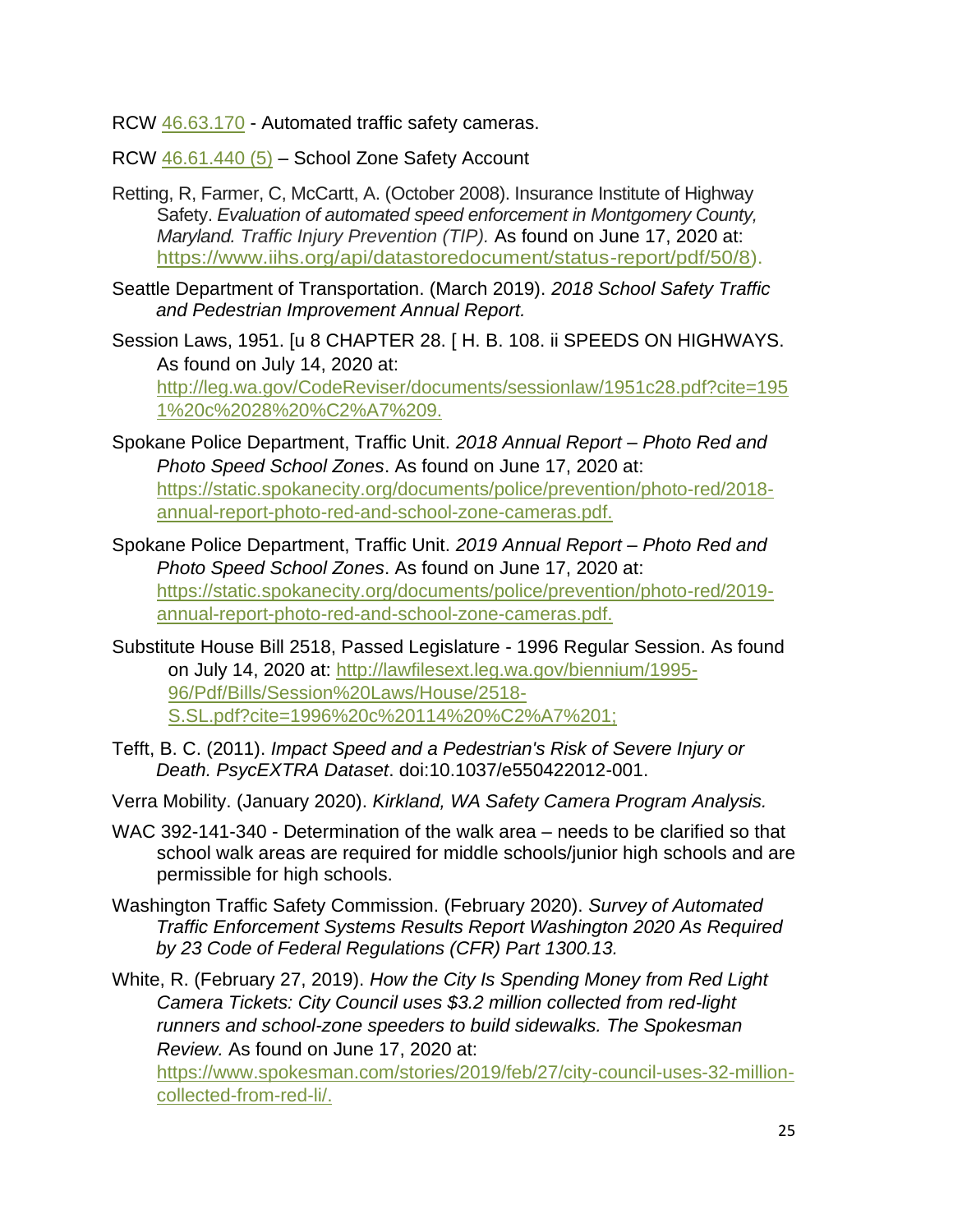## **Appendix 1 – RCWs and WACs Which Could be Changed to Expand Usage of ATES in School Walk Areas**

**RCW [46.63.170](http://app.leg.wa.gov/RCW/default.aspx?cite=46.63.170) -** Automated traffic safety cameras.

**RCW [4.22.070](http://app.leg.wa.gov/RCW/default.aspx?cite=4.22.070)** - Percentage of fault—Determination—Exception—Limitations - A needed corollary to authorization of ATES is to provide liability protection for schools associated with developing school walk areas and school walk routes and funding to develop school walk area maps and safe school walk route maps).

**RCW [28A.160.160](http://app.leg.wa.gov/RCW/default.aspx?cite=28A.160.160)** - Student transportation allocation.

**[RCW 46.61.440 \(5\)](http://app.leg.wa.gov/RCW/default.aspx?cite=46.61.440)** – School Zone Safety Account

**WAC 392-141-340 - Determination of the walk area** – could be clarified to require:

- 1) Annual reporting on the implementation of school walk areas from all districts as a part of their annual student transportation report and charter schools;
- 2) Publication of an annual report by the Office of Superintendent of Public Instruction regarding the district and charter information regarding school walk area implementation; and,
- 3) Identification of ATES funds and funds from the School Zone Safety Account as sources that can help districts and charter school pay for the costs of developing, updating, and promoting school walk areas.

**WAC 392-151-025 – Route Plans** could be clarified to require:

- 1) Identification and promotion of recommended walk and ride routes for all district or charter schools, rather than the current limited focus on elementary students.
- 2) Informational materials regarding school walk routes are translated into the languages spoken in the homes of the district's students.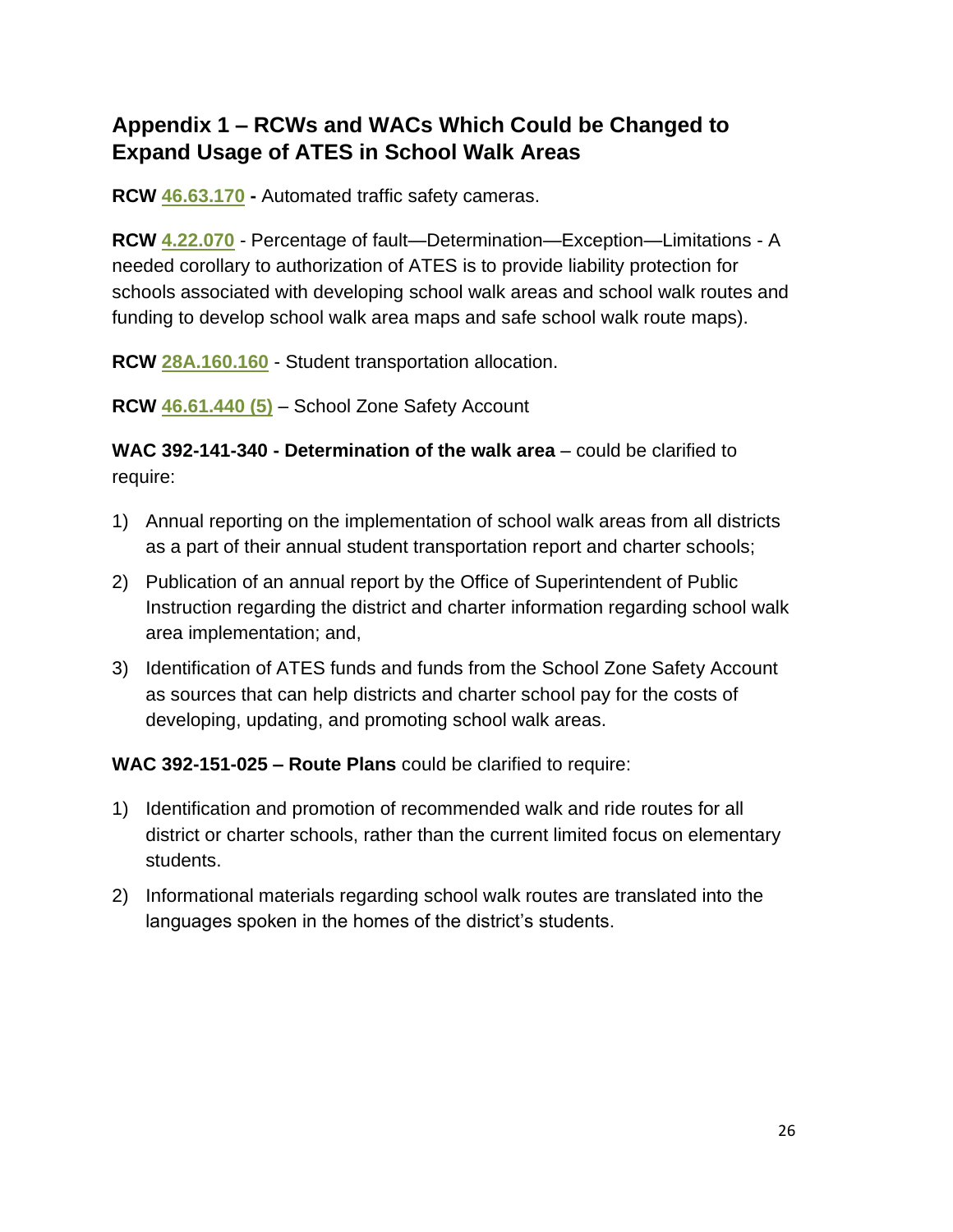## **Appendix 2 – Existing Requirements for ATES in RCW [46.63.170](http://app.leg.wa.gov/RCW/default.aspx?cite=46.63.170) - Automated traffic safety cameras**

**Washington Law -** provides authorization for local jurisdictions to conduct automated traffic enforcement, provided the local jurisdiction enacts an ordinance that conforms to federal guidelines. The Revised Code of Washington (RCW) [46.63.170](http://app.leg.wa.gov/RCW/default.aspx?cite=46.63.170) - Automated traffic safety cameras - specifies the requirements for the use of Automated Traffic Safety Cameras (ATSC) as summarized in the following:

**Analysis -** The appropriate local legislative authority must prepare an analysis of the location within the jurisdiction where Automated Traffic Safety Cameras are proposed to be located:

- Before enacting an ordinance allowing for the initial use of Automated Traffic Safety Cameras.
- Before adding additional cameras or relocating any existing camera to a new location.

**Detection Types Authorized -** Automated Traffic Safety Cameras may be used to detect one or more of the following:

- Stoplight violations
- Railroad crossing violations
- School speed zone violations
- Speed violations

**Reporting -** Jurisdictions using Automated Traffic Safety Cameras must post an annual report of the number of traffic crashes that occurred at each location where an ATSC is located, as well as the number of notices of infraction issued for each camera and any other relevant information about the Automated Traffic Safety Cameras on the jurisdiction's website.

**Limitations -** Use of Automated Traffic Safety Cameras for stop light violations are restricted to intersections of two arterials with traffic control signals that have yellow change interval durations in accordance with the Manual of Uniform Traffic Control Devices (MUTCD). Interval durations may not be reduced after the placement of the camera.

Use of Automated Traffic Safety Cameras for speed violations is limited to school zones only, with one exception: The city of Tacoma is authorized to operate one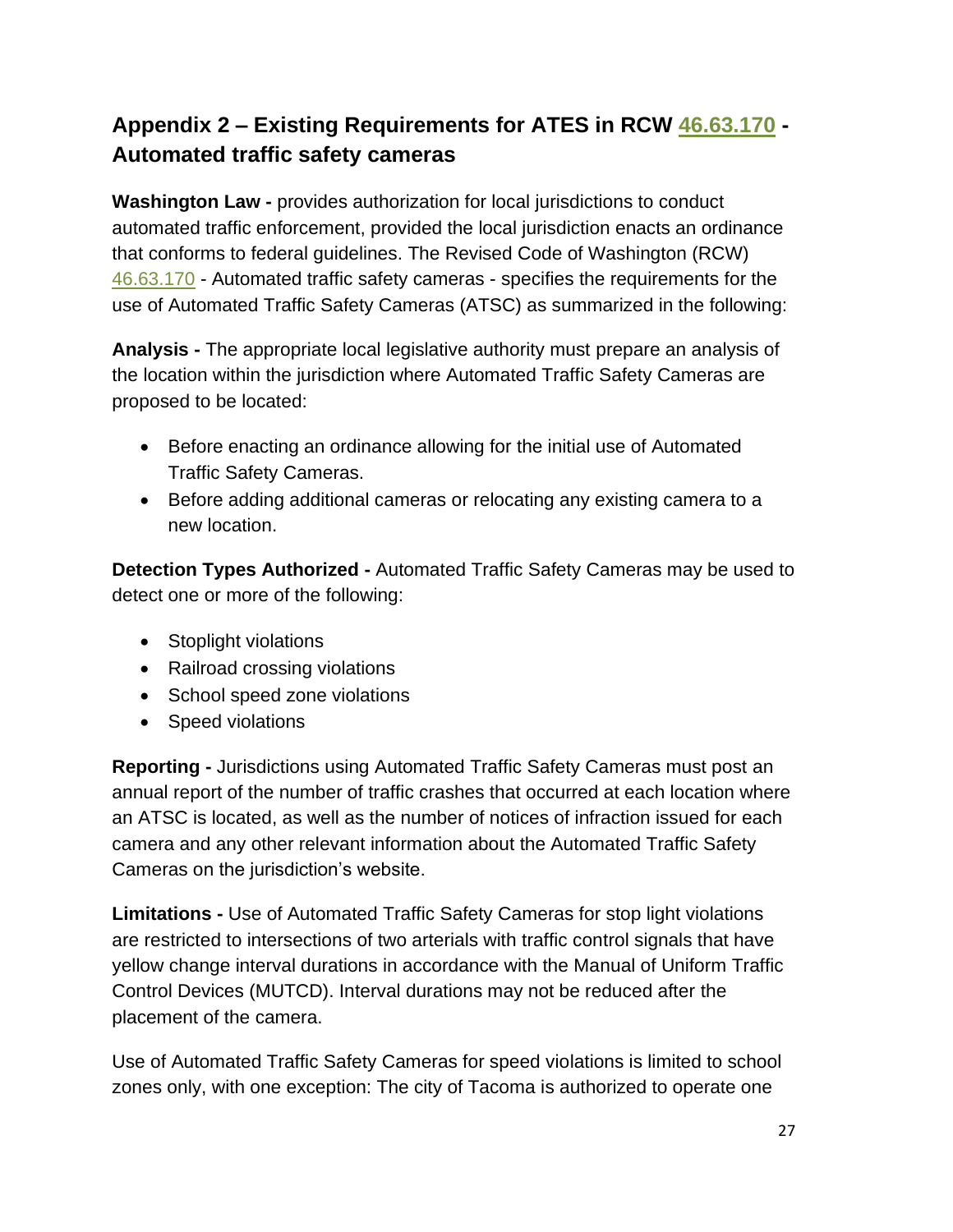non-school zone speed camera under the condition that it receives authorization for a one-year pilot project from the Washington State Legislature.

**Picture Requirements -** Automated Traffic Safety Cameras may only take pictures of the vehicle and vehicle license plate, and only while the infraction is occurring. The picture must not reveal the face of the driver or passengers in the vehicle.

**Infractions -** A notice of infraction (NOI) must be mailed to the registered owner of the vehicle within 14 days of the violation. The law enforcement officer issuing the NOI shall include documentation stating the facts supporting the infraction. The registered owner is responsible for the infraction unless the registered owner overcomes the presumption through a written statement to the court.

Infractions detected using ATSC are not part of the registered owner's driving record.

**Advance Notice -** All locations where an Automated Traffic Safety Cameras is used must be clearly marked at least 30 days prior to activation of the camera by placing signs at Automated Traffic Safety Cameras locations. Signs must follow the specifications of the MUTCD.

**Compliance -** A review of Washington law confirms that it complies with the U.S. Department of Transportation – Federal Highway Administration (USDOT-FHA) documents.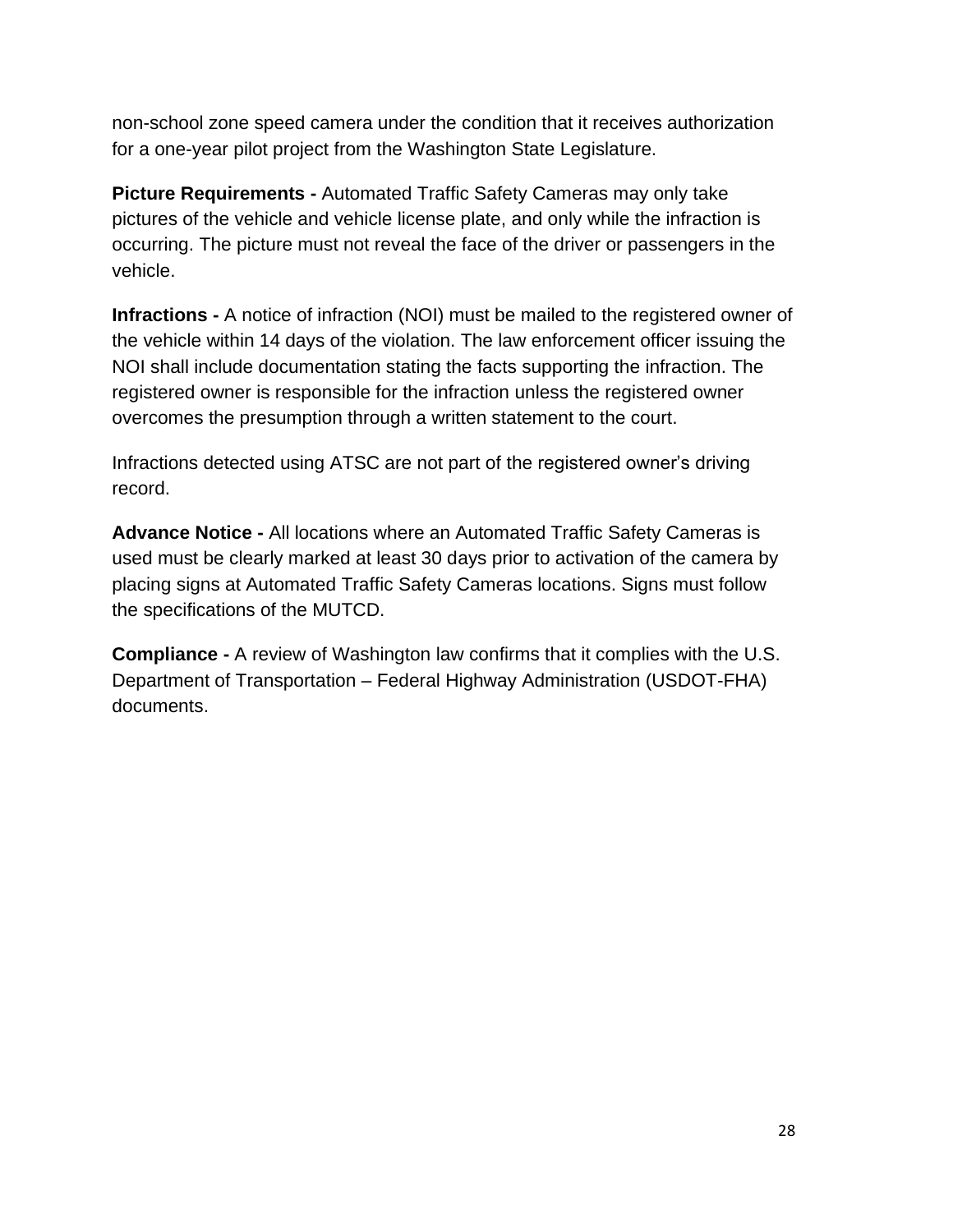## **Appendix 3 – Examples of Projects that Could Be Funded Under Each of the Authorized Categories (Page 8)**

#### **Categories of projects recommended for funding from ATES revenues:**

#### **1) Support of enforcement of traffic laws in school walk areas.**

- Support costs associated with processing automated enforcement citations.
- Support law enforcement's traffic safety efforts in school zones and in elementary school walk areas (including allocation of FTEs to school zone enforcement, where appropriate).
- Maintain or replace automated traffic enforcement equipment.
- Pay for driver improvement/defensive driver instruction costs for individuals who received ATES violations, based on need.

#### **2) Change in physical infrastructure to improve safety for walking and biking students.**

• Support development of infrastructure improvements that willreducethe likelihood of fatalities or injuries for people who walk or ride bicycles (e.g., accessible and appropriately sized sidewalks, bike lanes, trails and pathways that provide connectivity to destinations such as businesses and schools, and lighting and traffic-calmingdesigns appropriate to context that support active transportation safety and mobility).

#### **3) Implementation of safety improvements like school crossing patrols and increased signage and warning beacons.**

- Develop and operate school safety patrols.
- Prepare and/or update safe routes to school "action plans" to identify and prioritize safety improvements in school walk areas.
- Identify school walk areas and maintain school walk area maps and other informational materials.
- Support development of improved and expanded signage and working beacons.
- Funding towards staffing of ongoing positions dedicated to active transportation planning or improving transportation safety.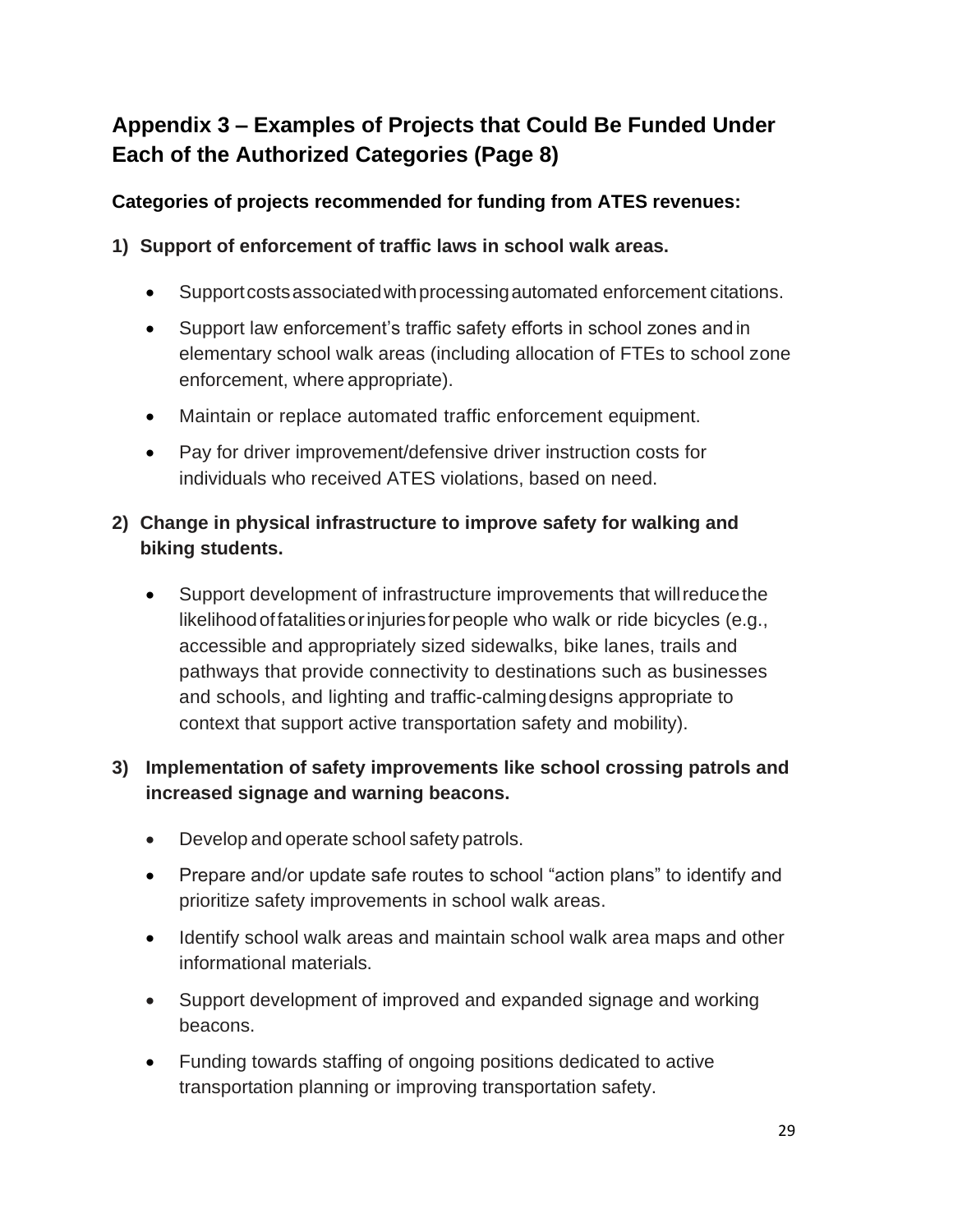- **4) Education to improve safety for students walking and biking and for parents/guardians to ensure instruction about safe walking and bicycling is supported at home.**
	- Provide public education and outreach to children to increase their ability to walk or bicycle to school safely.
	- Educatethepublicto expectwalkersandbicyclistsand adopt safety practices to reduce crash exposure.

#### **5) Changes to improve accessibility to walking and biking for students for individuals with mobility-, sight-, or other disabilities.**

• Support planning for – and construction/installation of – improvements for accessibility, including curb ramps and walker-activated traffic signals.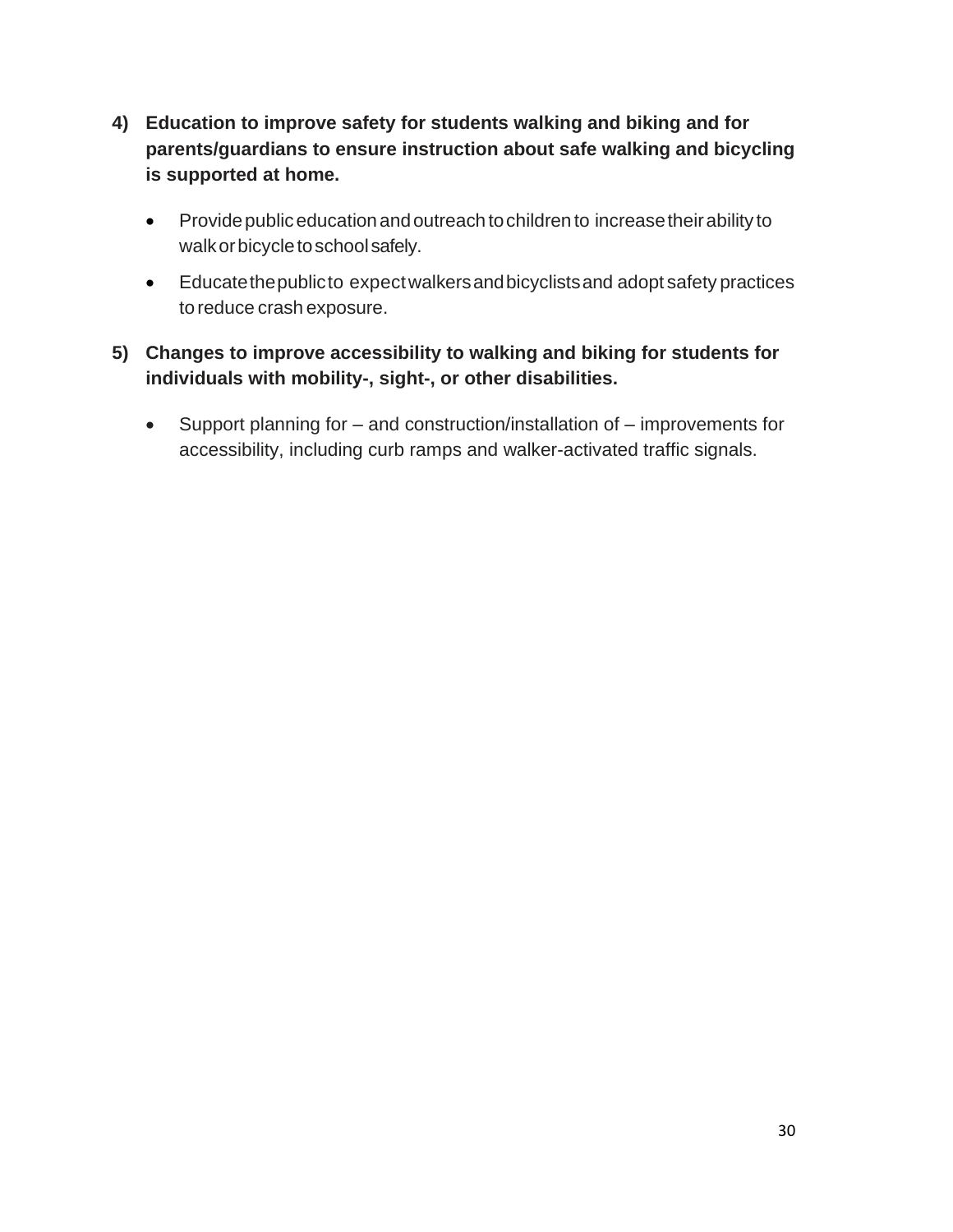## **Appendix 4 – Current Membership of the Cooper Jones Active Transportation Safety Council**

#### **Members identified in legislation**

**Association of Washington Cities** - Jon Pascal, City of Kirkland Councilmember

**Bicycle rider or other roadway user advocacy group** - Alexandra Alston, WA Bikes

**Coroner** - David Delgado, King County Medical Examiner's Office

**Department of Health (DOH)** - Will Hitchcock

**Family member of a victim** - David Jones, Spokane

**Law enforcement** - Officer Eric Edwards, Richland Police Department, and, Officer Paul Taylor, Spokane Police Department

**Traffic engineer** - Dongho Chang, City of Seattle

**Walker (pedestrian) advocacy group** - Julia Reitan, Feet First

**Washington State Department of Transportation (WSDOT)** - Barb Chamberlain

**Washington Traffic Safety Commission (WTSC)** - Pam Pannkuk

#### **Members identified by WTSC:**

**A representative from one of Washington's 29 federally recognized tribes** - Portia Shields, Yakama Nation

**Commission on Asian Pacific American Affairs - Harold Taniguchi**

**City Planner** - Chris Comeau, City of Bellingham

**Disability population(s) representative** - Anna Zivarts, Rooted in Rights

**Economic Diversity/Low income populations –** Kirsten York, Community Action Council of Lewis, Mason, and Thurston Counties

**Legislator or Legislative Staff** - Rep. Shelley Kloba

**Public Health Practitioners** - Jennifer Arnold, Spokane Regional Health District, and, Dr. Amy Person, Benton-Franklin Counties Health District

**Safe Routes to Schools** - Charlotte Claybrooke

**Target Zero Managers** – Eastern and Western Washington - Annie Kirk, Seattle, Western Washington, and, Eveline Roy, Wenatchee, Eastern Washington

**Traffic engineers** - Katherine Miller, City of Spokane, and, Josh Diekmann, City of Tacoma

**Transit Representative** - Kerri Wilson, Intercity Transit, Olympia